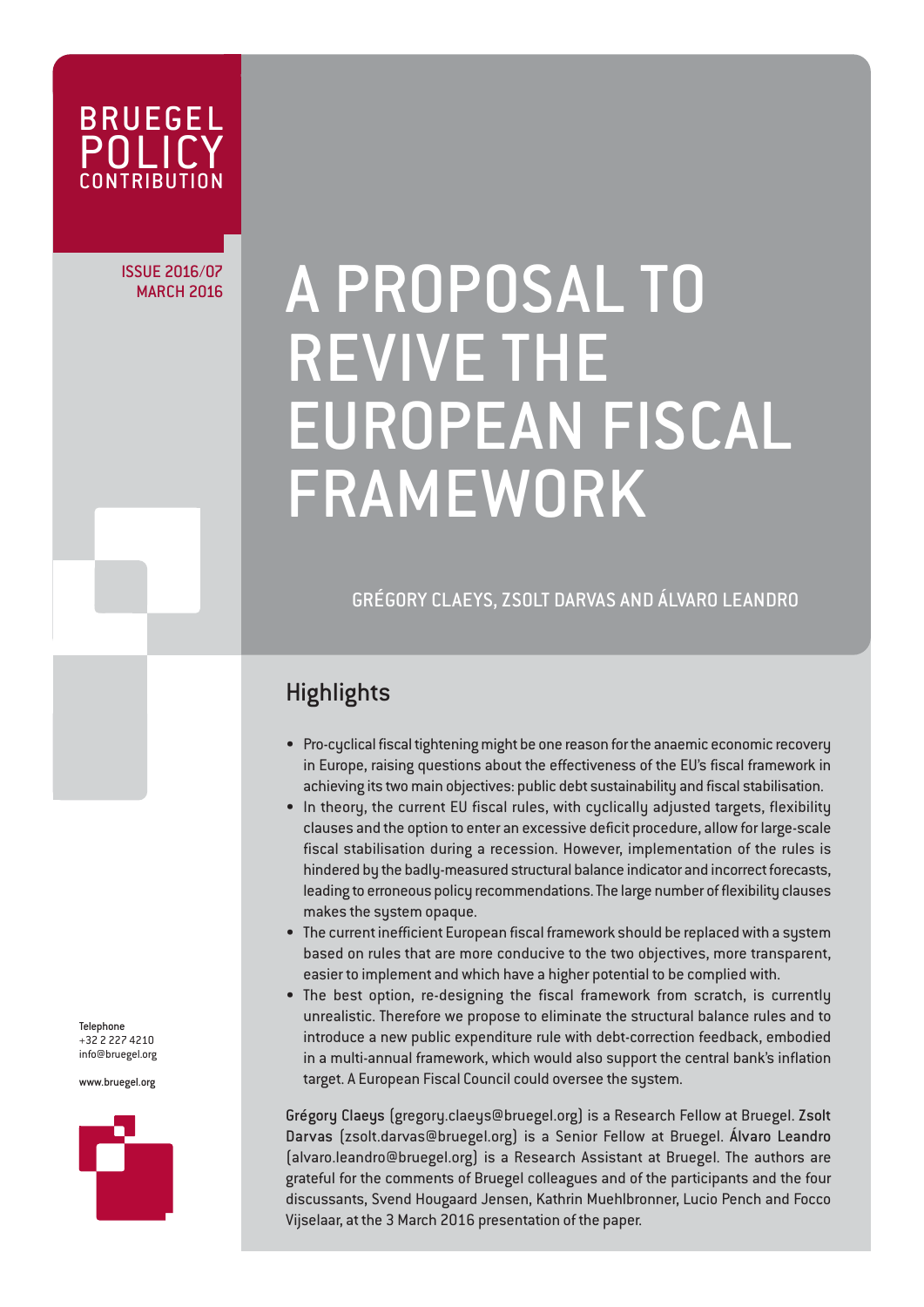BRUEGEL POLICY

# A PROPOSAL TO REVIVE THE EUROPEAN FISCAL FRAMEWORK

# GRÉGORY CLAEYS, ZSOLT DARVAS AND ÁLVARO LEANDRO

#### 1 INTRODUCTION

The European Union's fiscal framework, which consists of fiscal rules, budget procedures and institutions, has been the subject of major controversies since it was put in place in the 1990s1. Member state non-compliance with the rules in the early 2000s, and the perceived rigidity of the rules, led to reforms in 2005. The global and European economic and financial crises led to further major changes to the fiscal framework in the form of the so-called Six-Pack (2011), Fiscal Compact (2012) and Two-Pack (2014).

1. See for instance Buiter *et al* (1993).

2. Reasons for the deficit bias include informational problems, impatience, electoral competition, commonpool problems and time-inconsistency (see for example Portes and Wren-Lewis, 2014).

3. See for example Blanchard and Leigh (2013), Holland and Portes (2012), Wren-Lewis (2013) and Barbiero and Darvas (2014).

4. The first two rules are from the EU Treatu, while the specification of the 1/20th debt reduction requirement is from the Six-Pack. The third rule originates from the Stability and Growth Pact (SGP) requirement for the budget to be *"close to balance or in surplus"*, while the MTO appeared in the 2005 reform of the SGP, and the minimum numerical requirements for the euro area come from the Fiscal Compact. The fourth rule is from the Six-Pack.

Assessments of the current framework vary widely. Marzinotto and Sapir (2012) and Micossi and Peirce (2014) argue that the current rules represent a sophisticated system of surveillance and *ex-post* control that provides sufficient room for manoeuvre under exceptional circumstances. By contrast, Manesse (2014) and Ódor and P. Kiss (2015) propose to design fundamentally new fiscal frameworks. Several authors from the International Monetary Fund (Andrle *et al*, 2015) suggest various options for simplifying and making the EU fiscal governance framework more effective, of which the most ambitious would profoundly change the current rules.

Revision of the EU's fiscal rules appears to be off the table in the short term. The *Five Presidents' Report* (Juncker *et al*, 2015) did not make any proposal to amend the numerical fiscal rules. This preference for the *status quo* is probably rooted in the political difficulty of starting a new discussion about European fiscal rules so soon after the 2011-14 reforms. But it might also be related to the currently calm government bond market situation.

Meanwhile, the European fiscal framework might not be effective at achieving its two key objectives: (1) to discourage the deficit bias of the government in order to ensure the long-term sustainability of public debt<sup>2</sup> and  $[2]$  to leave scope for counter-cyclical fiscal policy. The latter objective has been the main subject of discussion, because many researchers $3$  concluded that the fiscal stance has been too restrictive since 2010, taking into account the economic situation in most EU countries and in the euro area as a whole. Procyclical fiscal tightening in a recession implies that long-term public debt sustainability is achieved in an ineffective way, because undue fiscal consolidation in a recession can prolong economic weaknesses and keep the debt ratio higher, triggering further fiscal consolidation. Other key issues are whether the framework is sufficiently implementable, transparent and understandable to the general public, and whether there is strong national ownership of the rules.

This Policy Contribution assesses the suitability of the current European fiscal framework for fulfilling its two key objectives. We argue that because the status quo would preserve an inefficient system, while the first-best solution for a European fiscal framework is politically unrealistic, a change in the Stability and Growth Pact and the Fiscal Compact and the establishment of a European Fiscal Council are needed.

### 2 THE EU'S CURRENT FISCAL FRAMEWORK

The fiscal framework includes numerical fiscal rules and requirements for budgetary procedures and independent fiscal councils.

#### *Numerical fiscal rules*

The basic fiscal rules are relatively simple<sup>4</sup>:

- 1 The budget deficit must be below 3 percent of GDP;
- 2 Gross public debt must be below 60 percent of GDP: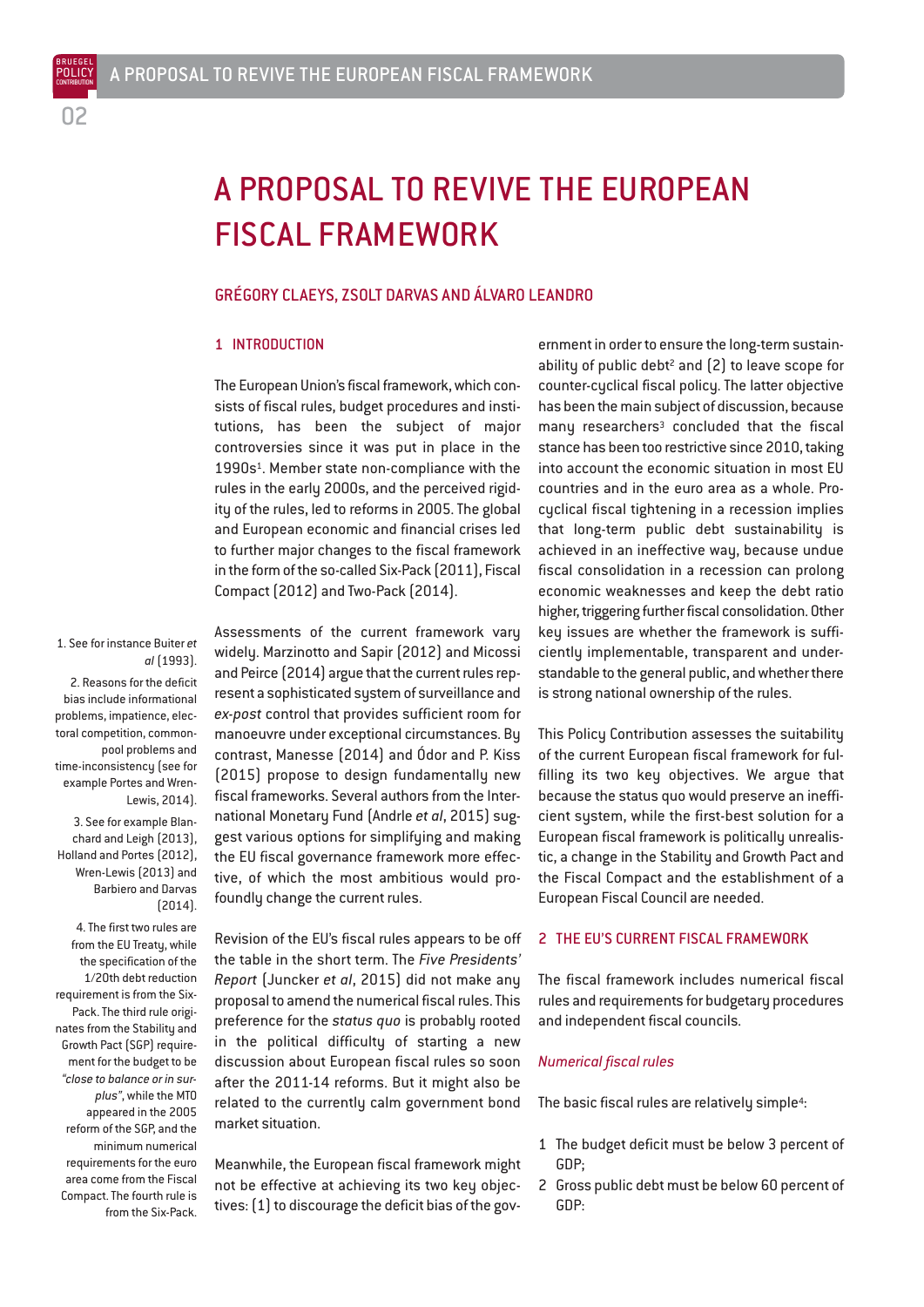- If it is higher, it must decline annually by at least 1/20th of the gap between the actual debt level and the 60 percent reference value;
- 3 The structural budget balance (that is, the budget balance which excludes the impact of the economic cycle and one-off fiscal measures) must be higher than the countryspecific medium-term objective (MTO), which, in the case of euro-area countries, has to be chosen at or above -0.5 percent of GDP, or -1 percent for countries with a debt-to-GDP ratio below 60 percent.
	- If the structural balance is lower than the MTO, is must increase by 0.5 percent of GDP per year as a baseline;
- 4 An adjusted measure of real government expenditures (nominal expenditures deflated by the GDP deflator forecast) $5$  cannot grow faster than the medium-term potential economic growth if the country's structural balance is at its MTO or higher;
	- If the structural balance has not yet reached its MTO, expenditure growth must be lower than potential growth, in order to ensure an appropriate adjustment towards the MTO.

When the first two rules are met, the country is in the so-called 'preventive arm' of the Stability and Growth Pact (SGP). If one or both of the first two rules are not met, the country is in the 'corrective arm' of the SGP and an Excessive Deficit Procedure (EDP) is opened. Breaching the rules can lead to financial sanctions in the corrective arm for all countries, and in the preventive arm for euro-area countries.

# *Flexibility and discretion*

The numerical rules are rather simple, at least conceptually. However, there are so many flexibility clauses and exceptions that the whole framework becomes opaque. Certain deviations from the rules are allowed for an unusual event outside the control of the member state concerned and which has a major impact on the financial position of the general government, a severe economic downturn in the member state, a severe economic downturn for the euro area or the EU as a whole, an unexpected adverse economic event, when structural reforms are implemented or planned, when the

government contributes to EU-funded investments, when the government implements pension reforms, or when *"relevant factors"* emerge. The 3 percent deficit rule can be disregarded when the deviation from it is small and temporary, while the 1/20th debt reduction rule can be disregarded when the country is assessed as doing enough fiscal consolidation.

The European Commission has wide-ranging discretionary power in the assessment of fiscal performance and plans. Discretion can be a blessing but also a curse. In unusual times it can be helpful to get rid of rigid fiscal rules and calibrate fiscal policy to the specific circumstances. But discretion might also encourage neglect of the rules in other times. It might also lead to unequal treatment of countries. Ódor and P. Kiss (2015) argue that it is difficult to predict the Commission's decisions on flexibility.

#### *Budgetary processes and fiscal councils*

The fiscal framework also includes requirements for budgetary processes, such as the establishment of an effective and transparent mediumterm budgetary framework, based on high-quality forecasts. Each country is requested to submit a Stability Programme (euro-area members) or a Convergence Programme (non-euro area members) in April and a Draft Budgetary Plan (euroarea members) by October of each year. The Commission assesses the plans for compliance with the fiscal framework. The Six-Pack also introduced a requirement for each country to set up an independent body, such as a fiscal council, that is responsible for monitoring compliance with the fiscal rules.

# 3 ASSESSMENT OF THE EU FISCAL FRAMEWORK

A fiscal framework has two basic objectives: (1) to discourage the deficit bias of governments in order to ensure fiscal discipline and the long-term sustainability of the public debt, and (2) to support countercyclical fiscal policy in both good and bad times. In theory, both objectives can be achieved with the current European framework if the rules are implemented, but there are so many factors hindering their implementation that the framework is ineffective in practice.

5. *"The expenditure aggregate shall exclude interest expenditure, expenditure on Union programmes fully matched by Union funds revenue and non-discretionary changes in unemployment benefit expenditure. The excess expenditure growth over the medium-term reference shall not be counted as a breach of the benchmark to the extent that it is fully offset by revenue increases mandated by law."* Regulation (EU) no 1175/2011 of the European Parliament and of the Council, http://eurlex.europa.eu/legal-content /EN/TXT/PDF/?uri=CELEX:32 011R1175&from=EN.

03

BRUEGEL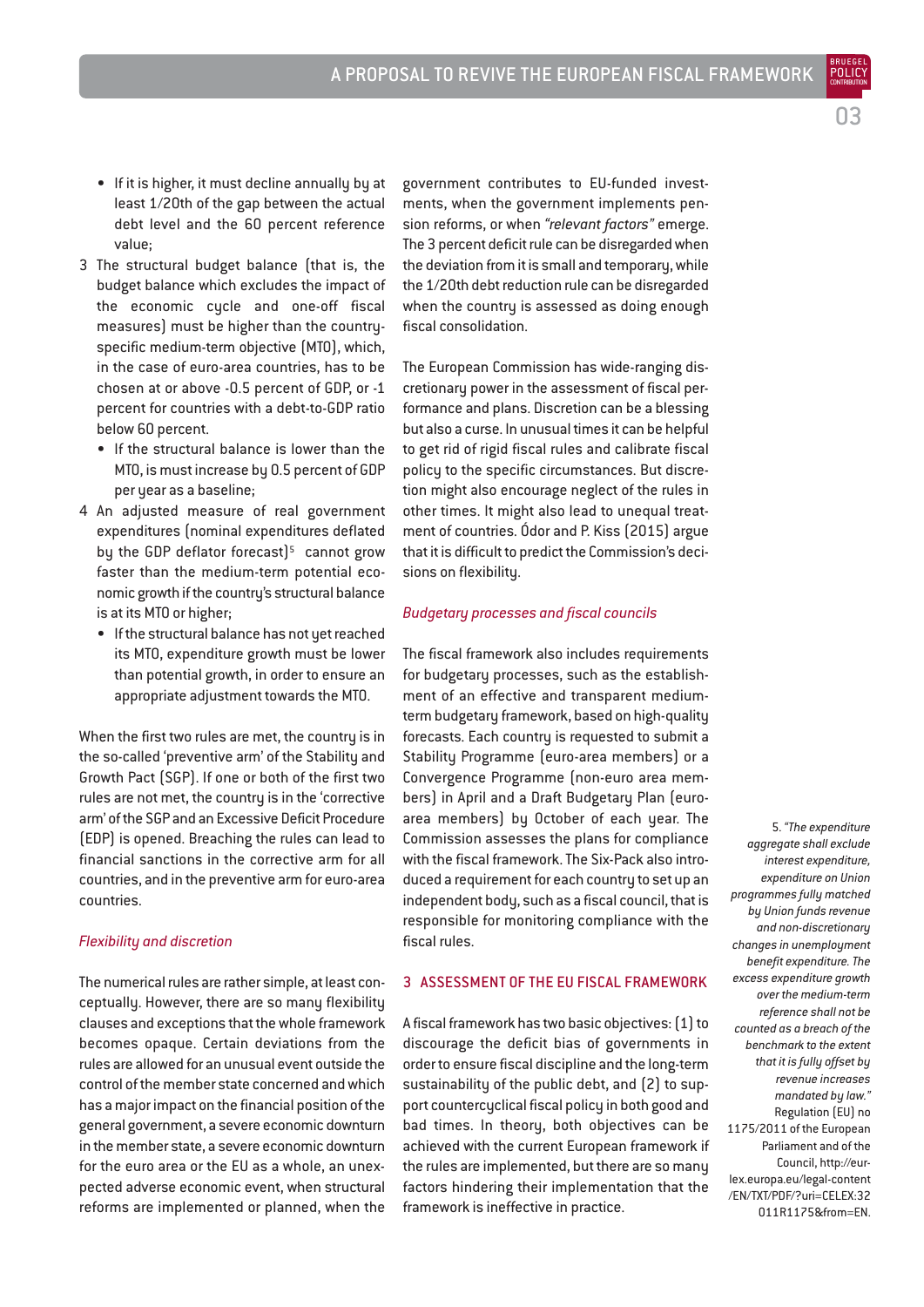POLICY

# *Long-term sustainability*

If European fiscal rules are fully adhered to and there are no unexpected shocks, the public debt ratio should generally decline to low levels, because of the debt and structural balance rules. For example, with a nominal GDP growth of 3 percent, respecting an MTO of -1.0 percent of GDP (the minimum MTO for euro-area countries with debt below 60 percent) ensures that public debt converges to 34 percent of GDP.

Given the probability of negative shocks and the current high levels of debt in some euro-area countries, however, the debt-ratio will remain high and the 60 percent target will probably not be reached at the euro-area level for a long time, even if rules are complied with. The recent F*iscal Sustainability Report* (European Commission, 2016) concluded that there is a high medium-term sustainability risk for almost a dozen EU countries, which, in our view, could also increase when the European Central Bank ends its quantitative easing programme.

The conduct of counter-cyclical policy has an impact on public debt sustainability too. An insufficient counter-cyclical policy in good times leads to a higher debt level and the inability to provide sufficient fiscal stabilisation in bad times. An insufficient counter-cyclical policy in bad times amplifies economic and social problems, and can affect negatively potential growth and public finances in the long run, if hysteresis effects are present<sup>6</sup>.

#### *Countercyclical policy*

The other basic objective of a fiscal framework is to support countercyclical fiscal policy both in good and bad times. Here we focus on options for bad times.

In theory, the 3 percent headline deficit rule and the structural deficit rule, if respected, allow automatic stabilisers to operate even in reasonably deep recessions. For example, a structural balance of -0.5 percent of GDP (which is the minimum MTO for euro-area countries with public debt over 60 percent of GDP) makes it possible for automatic stabilisation of up to 2.5 percent of GDP without breaching the 3 percent deficit rule. If the fiscal stabilisation coefficient (which measures the response of the overall fiscal deficit to changes in the output gap) is 0.7, then a 3.6 percent of GDP negative output gap is compatible with the  $3$  percent deficit criterion<sup>7</sup>. A negative output gap equal to or larger than 3.6 percent is a relatively rare event: based on the empirical distribution of estimated output gaps between 1965 and 2016, such a negative output gap is expected in every twenty-second year in the 10 core EU15 countries (EU members before 2004 not including five periphery countries) and in every sixth year in the five periphery EU15 countries (Spain, Portugal, Greece, Ireland and Italy)<sup>8</sup>, if the historical distribution of output gaps is a good indication of their future distribution. For the 13 countries that joined the EU in 2004 and after, the 1997- 2016 period suggests such an output gap can be expected every ninth year.

In addition, countries might decide to perform more cyclical stabilisation than what is allowed by the 3 percent deficit rule and thereby enter an excessive deficit procedure, as highlighted by Micossi and Peirce (2014). Flexibility clauses also allow delayed fiscal consolidation after an increase in the budget deficit. In 2008, the European Commission proposed the European Economic Recovery Plan (European Commission, 2008) and invited EU countries to *"agree to an immediate budgetary impulse amounting to € 200 billion (1.5 percent of GDP), to boost demand in full respect of the Stability and Growth Pact"*. When calling for the stimulus, the Commission noted that countries that would breach the 3 percent deficit limit would be placed under the excessive deficit procedure.

Fiscal policy in the United States from 2008-10 is often portrayed as a good example of effective

*'We find it unacceptable that the EU's fiscal framework strongly relies on the change in the structural balance as an indicator, for which the typical one-year revision of the estimate is larger than the required policy action.'*

Summers (2012), downturns can have persistent negative consequences on future economic activity through various channels: *"reduced labour force attachment on the part of the long-term unemployed, scarring effects on young workers who have trouble beginning their careers, reductions in government physical and human capital investments as social insurance expenditures make prior claims on limited public financial resources, reduced investment in both in research and development and in physical capital, reduced experimentation with business models and informational spillovers, and changes in managerial attitudes"*.

6. As argued by De Long and

7. IMF estimates suggest that the average fiscal stabilisation coefficient is 0.7 for advanced countries (Buti and Gaspar, 2015). For 16 EU countries the estimated coefficient does not exceed 0.7 (for most of them it is well below), while for 5 EU countries it is larger than 0.7.

8. These calculations are based on the European Commission's 2016 winter forecast.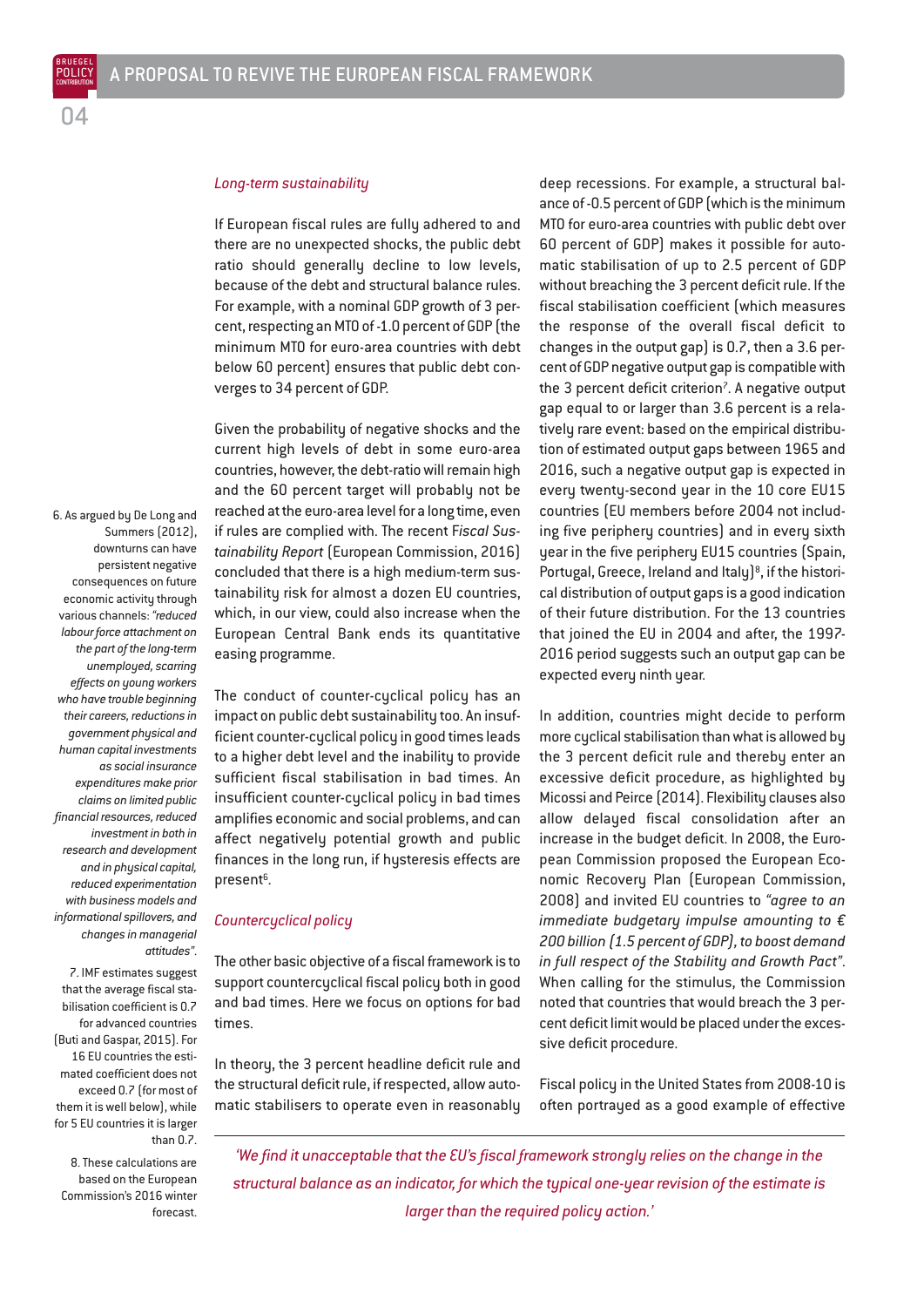countercyclical policy because it provided a large stimulus in response to the financial crisis. We conclude that such a stimulus would have been in line with the current EU fiscal rules. With the stimulus, the US structural deficit increased to 10 percent of GDP, similar to Greece, Ireland, Romania, Spain and the United Kingdom. In the case of the UK, which had been under an excessive deficit procedure since 8 July 2008, the Council of the EU

However some countries were constrained by market pressure and others decided not to stimulate their economies as much. In particular, in the largest EU country, Germany, the structural deficit peaked at a mere 2.2 percent in 2010.

on 30 November 2009 assessed that the stimu-

lus was *"an appropriate response"*9.

When the economic cycle started to deteriorate again in 2012, fiscal consolidation continued in most EU countries, leading to pro-cyclical fiscal policy even in those countries that had ample fiscal space, as argued by Barbiero and Darvas (2014). Barbiero and Darvas also showed that public investment, the expenditure category with the greatest impact on output growth, suffered the most among the various public expenditure categories throughout the EU.

Germany corrected its excessive deficit in 2011, two years ahead of the deadline set by the Council, and fiscal consolidation continued up to 2014 when the structural balance increased to a surplus of 0.8 percent of GDP, well above the -0.5 percent MTO and also above the requirement set by Germany's own debt-brake rule. The German structural balance increased much more quickly than planned in Germany's Stability Programmes in 2010-13, highlighting the fact that the structural balance is an inadequate fiscal target because the government has only limited control over it. Therefore, we conclude that the post-2012 procyclical fiscal tightening in Germany was not the result of EU fiscal rules, but most likely the result of domestic political preferences and the reliance on an inappropriate fiscal indicator, the structural balance.

To examine how the fiscal rules were interpreted by the Commission and the Council in 2012, we look at the country-specific recommendations made in summer 2012 and their assessments in 2013, for the six largest EU countries.

Among these six countries, the Council requested a fiscal tightening which seemed pro-cyclical at the time for only Poland, because in spring 2012 the Commission forecast a 0.6 percentage point deterioration in the Polish output gap. But for the five other large countries (France, Germany, Italy, Spain and the UK) the Commission forecast some improvements in their output gaps in 2012 and 2013. Therefore, pro-cyclical fiscal tightening resulted more from incorrect Commission forecasts than from a deliberate pro-cyclical fiscal policu.

In 2013, when the Commission revised its output gap estimates to indicate deterioration, seven of the eight countries (France, Malta, Netherlands, Poland, Portugal, Slovenia and Spain) which were missing targets and the deadline under the corrective arm were given a delayed deadline for the correction of the excessive deficit, citing *"unexpected adverse economic developments"*. The eighth country, Belgium, received a 'notice' to step up fiscal consolidation efforts by 0.25 percent of GDP to meet the initially planned structural fiscal effort. Since then, other countries have been granted similar deadline extensions<sup>10</sup>. However, while these countries were given more time to correct their deficits, the Commission and the Council certainly did not call for a stimulus (even in countries that had ample fiscal space) at a time when the cyclical situation deteriorated.

Therefore, concerning counter-cyclical fiscal policy in an economic downturn, we conclude that:

- When all rules are met, sizeable fiscal stabilisation is possible even without entering the excessive deficit procedure;
- In a deep recession, even a 2008-10 US-style stimulus is possible by entering an excessive deficit procedure.

The key problems from the perspective of fiscal stabilisation in a downturn are:

• Estimates and forecasts of the output gap can prove to be incorrect and can therefore mis-

9. We also note that the UK was requested to increase its structural balance by 1.75 percent of GDP annually under the SGP: fiscal consolidation in the US was done at exactly the same pace.

10. For example, according to the estimated structural balance indicator, since 2013 the UK stopped fiscal consolidation, yet non-compliance with the fiscal requirements was not sanctioned. Instead, in June 2015, the Council issued a new recommendation for the UK to reach the 3 percent deficit threshold in two years, which will be supported by the expected improvement in the UK's cyclical situation.

POLICY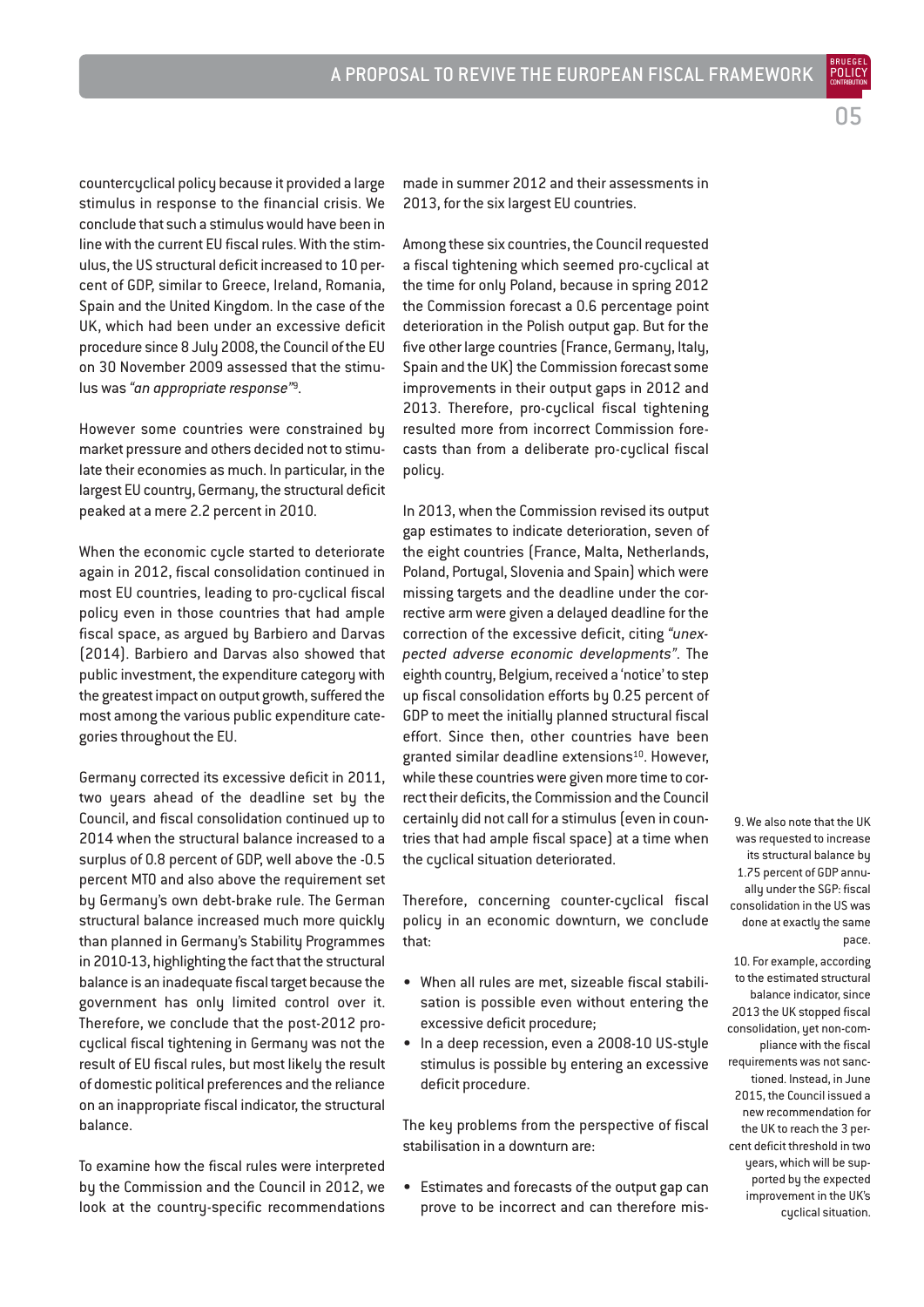11. The average from 2003- 14 was 0.71 percent of GDP for core EU15 countries, 1.84 percent for periphery EU15 countries, while in 2006-14 it was 1.24 percent for newer member states. IMF and OECD estimates were characterised by similarly large revisions.

 $\cap$ 

12. For example, a 0.3 percentage point downward revision in medium-term potential growth estimate would imply that if in spring 2016 a country is allowed to increase expenditures by 1.5 percent in 2017, in spring 2017 the allowed growth rate of expenditures is revised downward to 1.2 percent per year. Given that public expenditure amounts to about half of GDP, a 0.3 percent revision in expenditures implies a 0.15 percent of GDP impact on the budget balance, which is much smaller than the average revision in the change in the structural balance.

13. In some cases there were major revisions in the latter two factors. For example, the 2014 French Stability Programme reported that cyclical unemployment expenditures amounted to 0.2 percent of GDP, while the 2015 French Stability Programme revised the estimate to 1.3 percent. EU-funded programmes were indicated at 0.0 percent (after rounding) in the 2014 Austrian Stability Programme, while they was projected at 0.5 percent in the 2013 programme and reported at 0.4 percent in the 2015 programme.

guide fiscal policy and the European Commission's recommendations;

- The structural balance estimates are subject to major revisions and can lead to misguided policy advice;
- When a recession lingers for several years, fiscal rules at best allow the postponement of fiscal consolidation instead of suggesting a necessary repeated stimulus;
- In recent years, most EU countries were far from their MTO and therefore could not avail themselves of the options offered by the fiscal rules to support the economy with countercyclical fiscal policy.

#### *Real-time measurement*

While using cyclically-adjusted targets seems straightforward and sensible in theory, it is not very helpful and can even be harmful in practice. Compliance with at least one of the four numerical rules is very badly measured in real time. The structural balance and potential output are unobservable variables and their real-time estimates are extremely imprecise and subject to major revisions.

The typical yearly revision both in the level and in the change in the structural balance is larger than 0.5 percent of GDP, ie larger than the required baseline annual adjustment (Figure  $1$ )<sup>11</sup>. That is, if the Commission forecasts in spring 2016 that the structural balance will remain unchanged from 2015 to 2016, it is likely that in spring 2017 the 2015-16 change in the structural balance will be estimated as half percent or larger (either an increase or decrease). We find it unacceptable that EU's fiscal framework strongly relies on an indicator (the change in the structural balance) for which the typical one-year revision in the estimate is larger than the required policy action, especially since the revisions are much larger in more uncertain times, as indicated by Figure 1.

The revisions of the real-time estimates of the medium-term average potential growth rate (which is used for the expenditure rule) were smaller than the revisions of the change in the structural balance estimates, though Commission estimates were revised substantially during the crisis, exactly when good guidance was needed (left panel of Figure 2 on the next page). However, the estimates using real-time data from the model of Darvas and Simon (2015) were not subject to such large revisions during the crisis years (right panel of Figure 2). With the exception of the Commission's 2008 estimates, the typical one-year revision for different EU country groups was about 0.1-0.5 percentage points per year<sup>12</sup>. We therefore conclude that the medium-term potential growth rate estimate was a more suitable indicator than the annual change in the structural balance, especially when using a more robust technique than the Commission's current model.

On the other hand, the real-time measurement of the expenditure rule is hindered by its dependence on GDP deflator forecasts (since the rule applies to the real growth of expenditures), the inclusion of EU funding and the non-discretionary unemployment spending<sup>13</sup>. Furthermore, inde-

Figure 1: Average one-year revision in the realtime European Commission estimate of the change in the structural budget balance (% GDP)



Source: Bruegel. Note: Average absolute revision of the realtime estimate made in spring of the subsequent year. For example, the last observation shows the difference between the May 2015 and May 2014 estimates for the 2013-14 change in the structural balance (absolute values of the differences averaged for the country group indicated in the legend). We could not find real-time structural balance estimates made before 2006, but we found real-time cyclically adjusted budget balance estimates made in 2003, 2004 and 2005. Therefore, for the first three years shown we report the revision in the change to the cyclically adjusted budget balance. EU15 Periphery: Greece, Ireland, Italy, Portugal and Spain; EU15 Core: other 10 countries which were members of the EU before 2004. New EU10: member states joined in 2004. Bulgaria, Croatia and Romania are not included because of data limitations.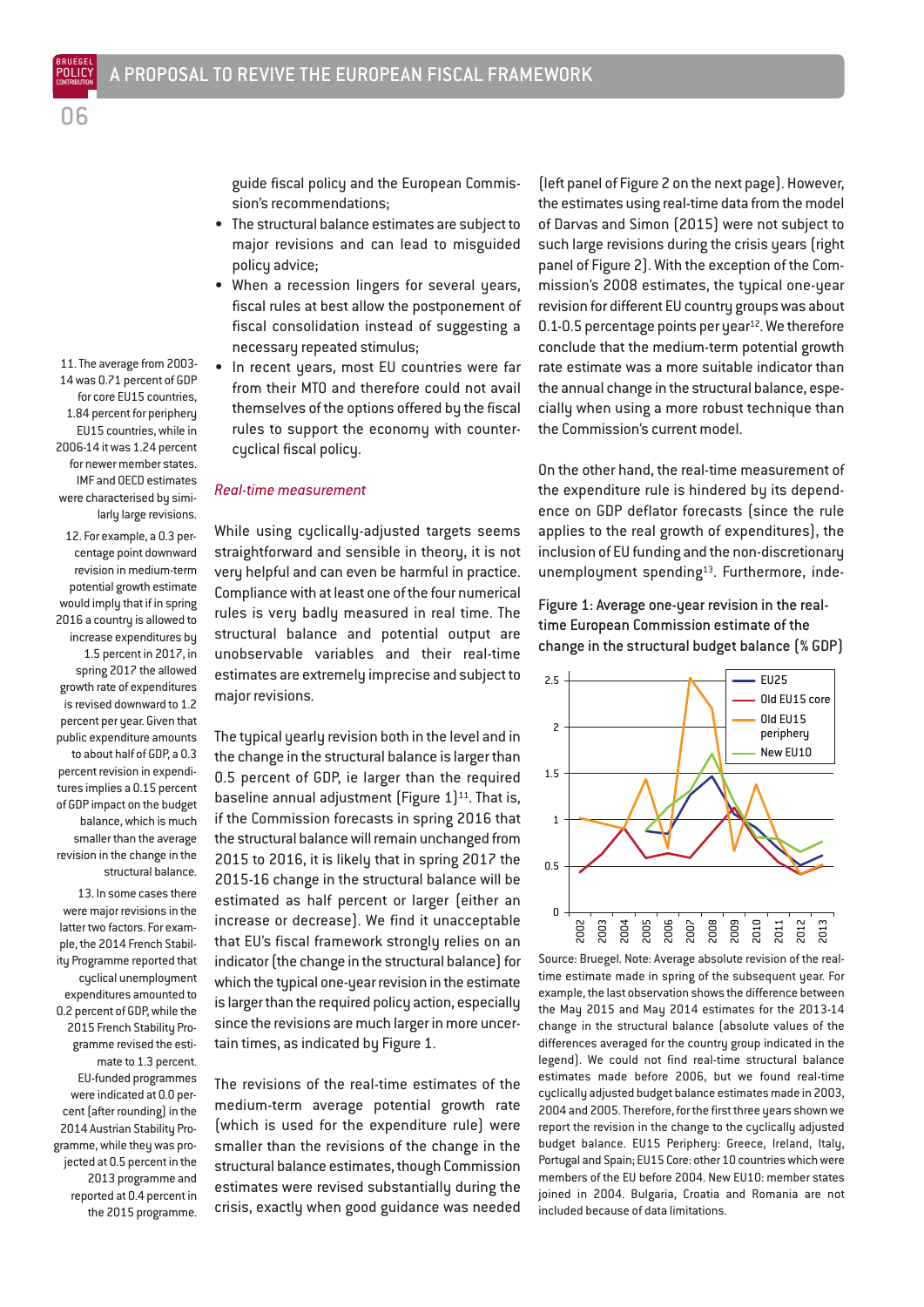BRUEGEL



# Figure 2: Average one-year revision in the real-time estimate of the medium-term average potential growth rate (%)

Source: Bruegel. Note: Average absolute revision of the real-time estimate made in spring of a year one year later. For example, the last observation on the left panel shows the difference between the May 2015 and May 2014 Commission estimates for the 2009-18 average potential growth rate, while the right panel shows the estimates for the 2009-14 period using spring 2014 and spring 2015 data on the basis of the model of Darvas and Simon (2015) (absolute values of the differences averaged for the country-group indicated in the legend). The Darvas and Simon (2015) estimates are not available for longer-term forecasts.

pendent verification of the relevant expenditure aggregate based on publicly available data is impossible.

#### *Implementation*

European fiscal rules are barely implemented. The 1/20th debt reduction rule will not be met by Belgium, Croatia, Finland, France, Greece, Italy, Portugal, Slovenia and Spain in the next three years, according to the IMF's October 2015 forecasts<sup>14</sup>. Even the European Commission's own assessment is that only a fraction of the European Semester recommendations related to the Stability and Growth Pact are implemented (Figure 3).

#### *Credibility of sanctions*

Finally, we note that the threat of sanctions is not credible. In a time of economic hardship, sanctions would make the economic situation worse (Andrle *et al*, 2015), though when the budget deficit is, for example, about 10 percent of GDP, a 0.2 percent of GDP sanction would be insignificant compared to the scale of fiscal problems.

In our view, the political dimensions of a sanction are more important. Imposition of a financial sanction may lead to backlash against the member states which voted for the sanction and against the EU as a whole, undermining the cohesion of the EU and its peoples. Backlash would be especially harsh if the perception in the sanctioned country is that the Commission's recommenda-

Figure 3: Implementation rates of the Stability and Growth Pact



Source: Bruegel. Note: We consider recommendations related to the SGP made in the context of the European Semester and the European Commission's assessments regarding the progress with the implementation of the recommendations, which is graded on a 5-step scale. We gave a score of 1 to 'full implementation', a score of 0.75 to 'substantial progress', a score of 0.5 to 'some progress', a score of 0.25 to 'limited progress' and a score of zero to 'no progress'; we report an unweighted average of those countries for which data is available for all years. The horizontal axis indicates the date of the European Semester recommendations. See Box 1 of Darvas and Leandro (2015) for further details.

14. The Commission publishes forecasts only one year ahead, which cannot be used to assess the forecast change in the debt ratio of the next three years, as the debt rule requires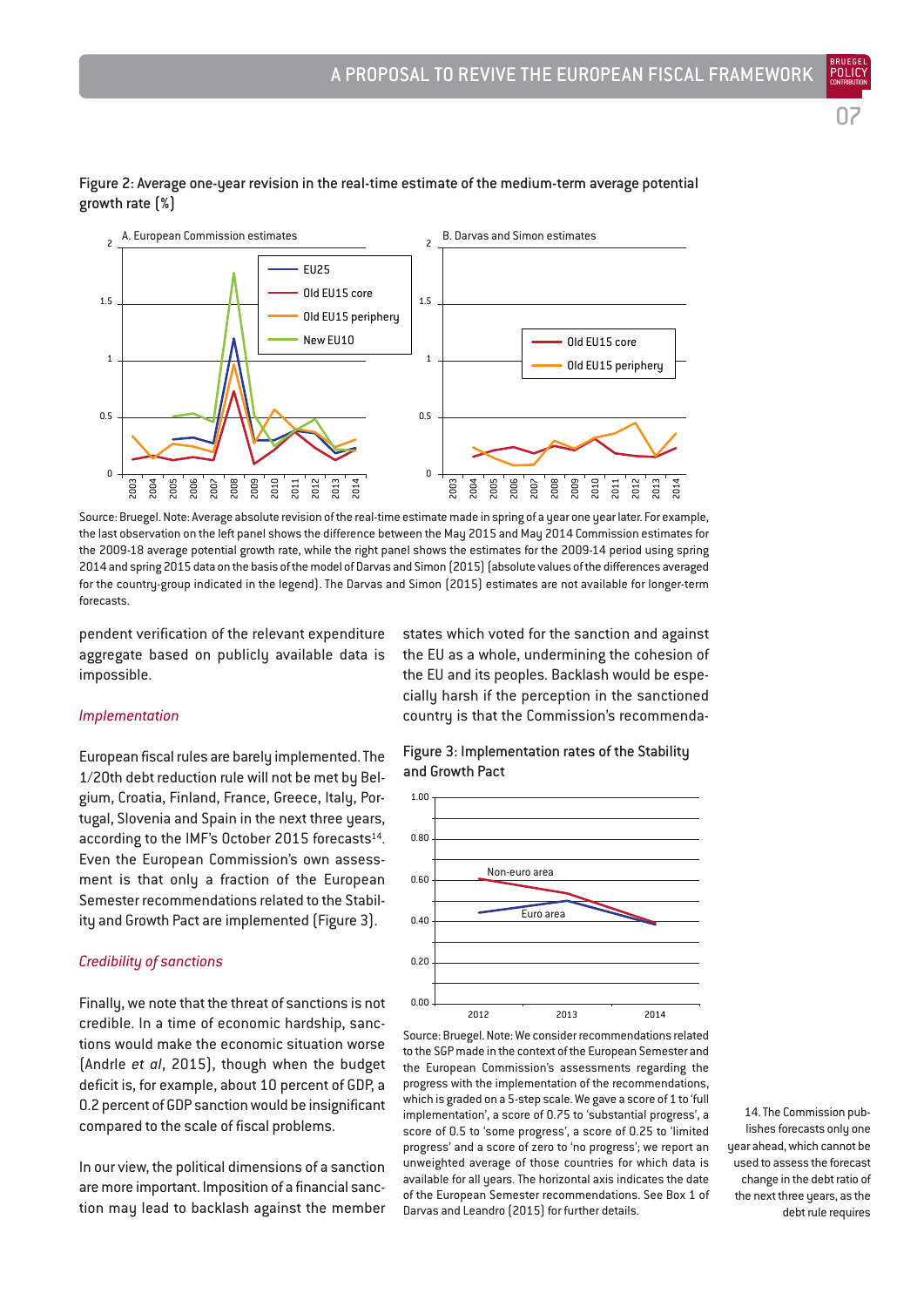tions were misguided, partly because of the forecast and measurement errors described above.

Moreover, game theory also suggests that sanctions are unlikely. The final decision on sanctions lies ultimately with the Council, which makes member states both judges and defendants (Tirole, 2012). Countries might therefore have little incentive to take an adversarial stance towards another member state.

Many countries outside the EU have fiscal rules but do not impose financial sanctions on themselves or on sub-national public entities. In the end, the perception that the rules and the fiscal framework provide economically sound guidance could be a much more important factor than the fear of sanctions to provide an incentive to member states to respect the rules.

# 4 HOW TO REFORM THE EUROPEAN FISCAL FRAMEWORK

# *Do we need a fiscal framework at the supranational level?*

The deficit bias originates from country-specific problems15. Therefore, it would make sense to design and implement the fiscal framework at the national level, which would also increase the domestic ownership of the framework.

15. See footnote 2.

16. The EU Treaty explicitly includes a 'no-bailout' clause and a prohibition of monetary financing by the ECB (respectively in Articles 125 and 123 of the TFEU). However, the authors of the SGP might have believed that these clauses, combined with market discipline, were not enough to prevent the free-riding problem or that they do not represent credible commitments in times of crisis, and therefore a European fiscal framework is needed.

17. See

http://ec.europa.eu/economy\_finance/eu\_borrower/ba lance of payments/index en. htm. However, there are also good reasons for a certain degree of European involvement in the design, monitoring and enforcement of fiscal rules, because of cross-border spillovers of fiscal policies.

1 Some governments might be tempted to free ride by implementing unsustainable fiscal policies and expecting either a bailout from other governments or a monetisation of their debt by the common central bank (Buiter *et al*, 1993). This could have a negative impact on their partners through increased taxation or inflation. In the absence of a bail-out or monetisation, the country that runs an unsustainable fiscal policy might face more adverse economic and financial developments, which would impact partners through trade and financial links. European involvement in the design, monitoring and enforcement of fiscal rules might limit the likelihood that any member state will run unsustainable fiscal policies<sup>16</sup>.

- 2 Inflationary (deflationary) fiscal policy in one euro-area country could impact the average euro-area inflation targeted by the European Central Bank and trigger a monetary tightening (easing) for everyone (Bénassy-Quéré, Ragot and Wolff, 2016).
- 3 The differences in fiscal policy in different euroarea countries (such as a competitive and lowdebt core and an uncompetitive and indebted periphery) provide a major tool to address price/wage divergences in a non-optimal monetary union, in which factor movements and purely market-based relative price adjustments across countries cannot efficiently compensate for price and wage divergences. European involvement in the fiscal framework is justified because fiscal policy has a role both in the build-up and the correction of such divergences (Merler and Pisani-Ferry, 2012).
- 4 Purely national fiscal policies might lead to a suboptimal area-wide aggregate fiscal stance in the absence of proper fiscal policy coordination, and to a suboptimal macroeconomic policy mix in the absence of coordination between monetary policy and the aggregate fiscal stance (Buiter, 2006).

Most of these arguments are pertinent for the euro-area, but trade and financial linkages tend to be strong between all EU member states and there is also a bail-out option for non-euro countries (the so called balance of payments facility<sup>17</sup>). We therefore prefer an EU-wide approach and conclude that given the current institutional setup of the euro area and the EU, some EU involvement in the design of the fiscal framework is justified.

#### *Should the fiscal framework be changed?*

We believe that the 'no change' vision (no change to fiscal rules, appointment of an advisory fiscal board) of the *Five Presidents' Report* (Juncker *et al*, 2015) would be suboptimal. While the framework strongly focuses on long-term sustainability and allows counter-cyclical policy in a downturn when rules are met, several member states persistently and even openly disregard the rules, the large number of flexibility options makes the

08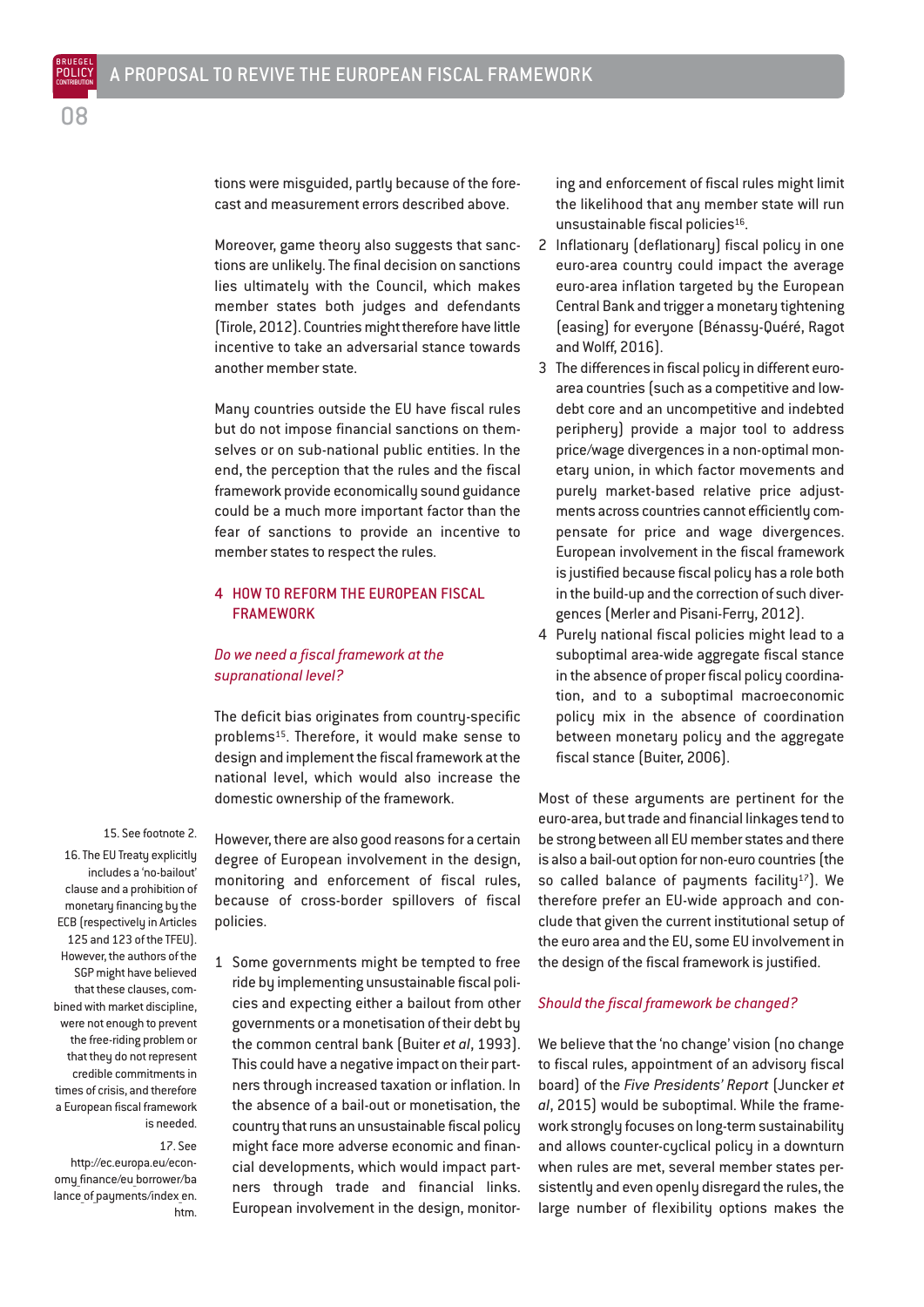whole system opaque and the real-time implementation of the rules is burdened with significant errors related to the estimation and forecasting of the structural budget balance, which can lead to misguided policy recommendations. While some improvements can be made to the current framework, such as better protection of public investment during an economic downturn<sup>18</sup>, improved measurement of potential output and thereby cyclically-adjusted fiscal indicators<sup>19</sup>, and clearer provisions on flexibility options, it would be better to adopt a framework that is not burdened with such problems.

In our view, the best option would be to re-design the fiscal framework from scratch, which would require a major overhaul of the EU Treaty. One way to do that would be to remove completely the bailout option, establish conditions for market discipline to work effectively, allow a large degree of fiscal independence to member states and design a cyclical stabilisation mechanism at the European level.

However, in our view such an overall of the EU's and the euro area's fiscal system is unrealistic today and therefore we do not develop this scenario in this paper. Instead, we make a proposal to revise fiscal rules so that they are more conducive to long-term debt sustainability and fiscal stabilisation, more transparent, easier to implement and more likely to be respected. We also propose the establishment of a European Fiscal Council to oversee the new framework. Our proposal requires a change to the Stability and Growth Pact and the Fiscal Compact, while the EU Treaty need not be changed<sup>20</sup>.

#### *The proposed fiscal rule*

We propose to drop the structural balance as an intermediate target of fiscal policy. Instead, we propose an expenditure rule with a debt-feedback mechanism, which would make the 1/20th debt reduction rule redundant.

The intuition behind such a proposal is not new. For example, Pisani-Ferry (2002) proposed that the emphasis of fiscal discipline should be shifted away from the year-by-year monitoring of the deficit to a more medium-term approach that focuses on the long-run sustainability of public finances. Anderson and Minarik (2006) argued that steering on the expenditure side rather than on a cyclically adjusted deficit constraint is more transparent and less susceptible to manipulation. Turrini (2008) found that pro-cyclical bias in good times is an entirely expenditure-driven phenomenon in the euro area and expenditure rules can be helpful to curb the expansionary bias of fiscal policy. Holm-Hadulla, Hauptmeier and Rother (2012) confirmed that expenditure rules reduce pro-cyclical bias. Based on literature surveys, Fabrizio and Mody (2008) and Darvas and Kostyleva (2011) ranked expenditure rules the best among the various fiscal rules when designing fiscal institution quality indices. Ayuso-i-Casals (2012) summarised many positive features of expenditure rules. Model simulations for Germany led Brück and Zwiener (2006) to propose the replacement of the SGP deficit rule with an expenditure rule augmented by medium-term debt targets. More recently, Andrle *et al* (2015) proposed a similar setup, supported by literature review and model simulations.

Our proposed expenditure rule is similar in spirit to rules suggested in some of the above-mentioned works, but has certain specific features that we regard as important. The rule would put a limit on the growth rate of an adjusted measure of government expenditure. Table 1 on the next page compares our proposed new rule to the existing EU expenditure rule.

1 The adjusted expenditure aggregate: nominal expenditure excluding interest expenditure, labour-market related expenditure and one-off expenditure, while public investment expenditure should be smoothed over several years and accounted for in the same way that corporate investment is accounted for.

18. Barbiero and Darvas (2014) proposed an asymmetric golden rule for public investment, while Bénassy-Quéré, Ragot and Wolff (2016) proposed an incremental public investment rule.

09

BRUEGEL

19. The potential output method of Darvas and Simon (2015) is conceptually intuitive and led to more reliable real-time estimates than the method of the European Commission.

20. If the Treaty is not changed, the 3 percent deficit rule would continue to exist, but it should not be given much attention in our renewed framework. It would continue to trigger the opening of an excessive deficit procedure (EDP), which should focus on the proper implementation of the expenditure rule.

*'The best option, re-designing the fiscal framework from scratch, is unrealistic today and therefore we propose a better fiscal rule and the establishment of a European Fiscal Council to oversee the new framework.'*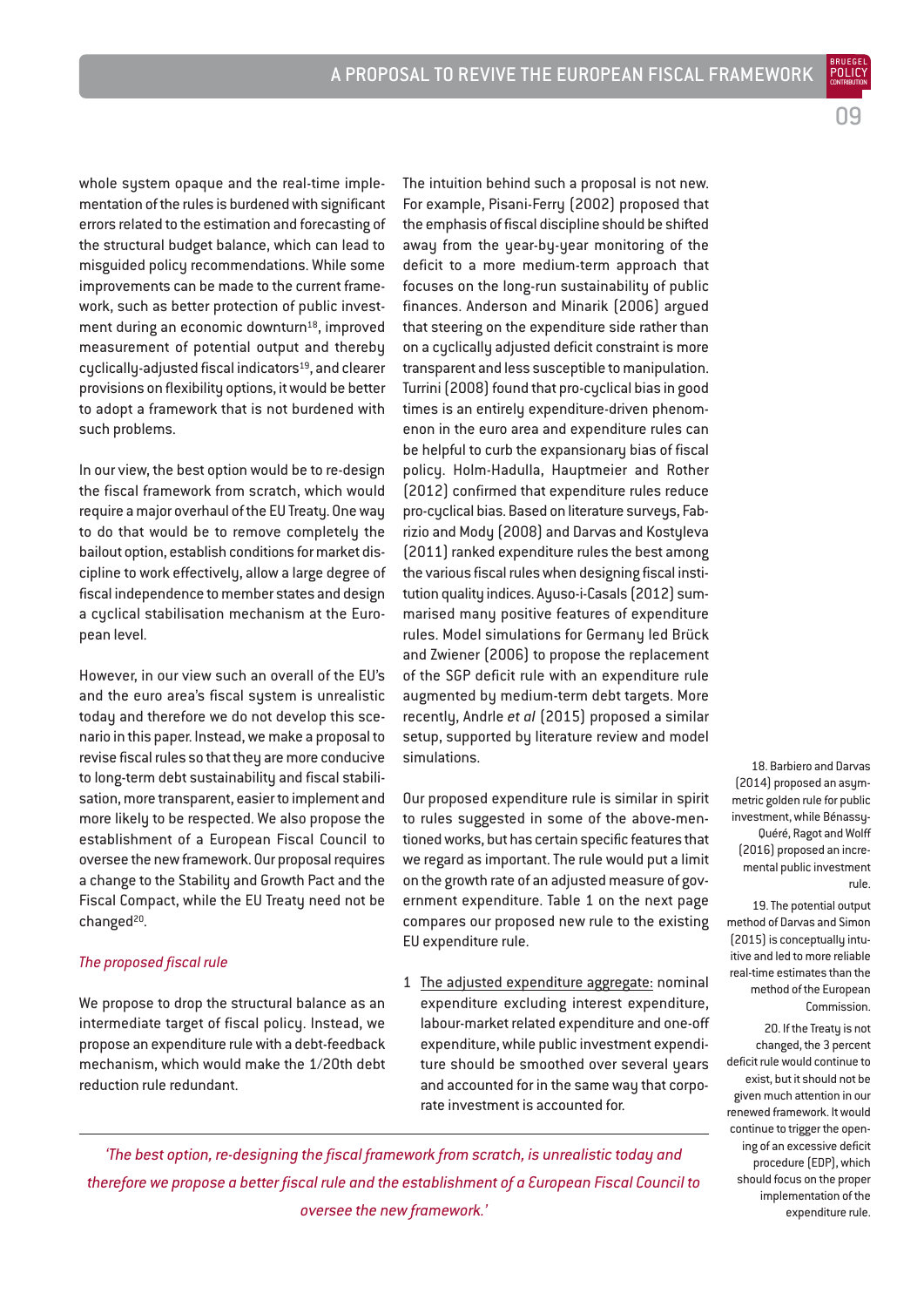# Motivation:

- The current EU expenditure rule is based on the forecast GDP deflator, which is burdened with forecast uncertainty. Nominal expenditures are under the direct control of the government but the GDP deflator is not.
- The current EU expenditure rule disregards *"non-discretionary changes in unemployment benefit expenditure"*, which is problematic given estimation problems<sup>21</sup>. Excluding all unemployment-related expenditures would not lead to major moral hazard issues, because it is unlikely that a government will adopt measures to increase unemployment just to be able to spend more on unemployment benefits<sup>22</sup>.
- Sometimes large one-off expenditure becomes desirable, such as a bank bailout, repair of public infrastructure after a natural disaster or a one-off discretionary fiscal stimulus in a deep recession. The decision on what can be qualified as a one-time expense should be delegated to an appropriate fiscal council – an issue we discuss later.
- The current EU expenditure rule allows public investment expenditure to be averaged over four years, in order to reduce the impact of a possibly large investment in a given year on other expenditure. While this is helpful, our proposal goes further and suggests treating public investment as corporate investment is treated in corporate accounting; that is, the cost of an investment is distributed over future years during the service life of investment. For improved transparency and increased effi-

ciency of public investment, it would be important to separate the investment budget from the current budget and to manage public assets in a transparent holding company.

- The current EU expenditure rule excludes *"expenditure on Union programmes fully matched by Union funds revenue"*, but such special treatment of EU-funded investments is not needed when all public investment is accounted for as we propose.
- 2 The benchmark for expenditure growth: medium-term potential growth rate plus the central bank's inflation target (2 percent in the euro area and those other EU countries that have this target, and 2.5 or 3 percent in the case of some central European member states<sup>23</sup>). Euro-area countries subject to the Balassa-Samuelson effect may add a higher inflation rate.

#### Motivation:

- In some non-EU countries expenditure rules define the ratio of expenditure to GDP, but that introduces some pro-cyclicality, because it allows more spending when output is above potential and less spending when it is below. This pro-cyclicality can be avoided by the use of potential output, at the cost of estimation error related to medium-term potential growth. This estimation error, however, is not so large (Figure 2).
- The current EU expenditure rule (nominal expenditure deflated by the forecast GDP defla-

| Table 1: Comparison of the current EU expenditure rule with our proposed expenditure rule |                                                                                                     |                                                                        |
|-------------------------------------------------------------------------------------------|-----------------------------------------------------------------------------------------------------|------------------------------------------------------------------------|
|                                                                                           | <b>Current EU expenditure rule</b>                                                                  | Our proposed expenditure rule                                          |
| Expenditure aggregate                                                                     | Real (depends on GDP deflator forecast)                                                             | <b>Nominal</b>                                                         |
| Items excluded from the<br>expenditure aggregate                                          | Interest, EU funded programmes,<br>non-discretionary changes in<br>unemployment benefit expenditure | Interest, all labour-market related<br>expenditure, one-offs           |
| Treatment of public expenditure                                                           | Four-year backward-looking moving<br>average                                                        | As in corporate accounting; separate<br>current and investment budgets |
| <b>Expenditure growth benchmark</b>                                                       | Real medium-term potential GDP<br>growth                                                            | Real medium-term potential GDP<br>growth $+2%$ for inflation target    |
| Revenue correction                                                                        | Yes                                                                                                 | Yes                                                                    |
| Debt correction                                                                           | <b>No</b>                                                                                           | <b>Yes</b>                                                             |
| Expenditure-overrun correction                                                            | No                                                                                                  | Yes                                                                    |
| Source: Bruegel.                                                                          |                                                                                                     |                                                                        |

21. We note that Bénassy-Quéré, Ragot and Wolff (2016) suggested to exclude the incremental increase in unemployment payments from the budget deficit, when in a recession the European Commission's advisory Fiscal Board concludes that the situation justifies such an exclusion.

22. It is true that the generosity of unemployment insurance can be increased too (eg before an election to gain popularity among unemployed), yet in our view the possible extra expenditure under such behaviour tends to be small compared to overall unemployment expenditures.

23. The inflation target is 2.5 percent in Poland and Romania and 3 percent in Hungary.

10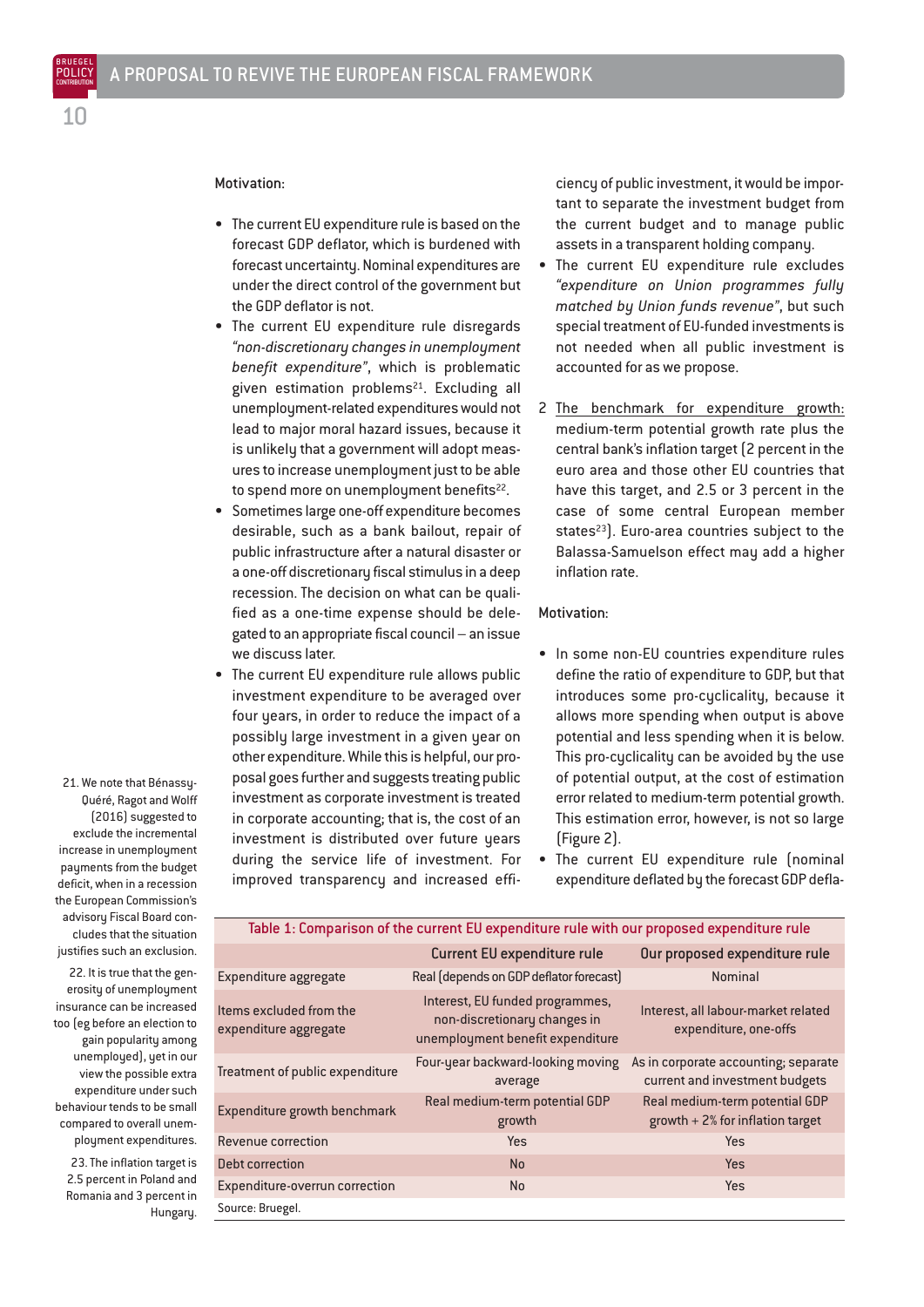BRUEGEL

tor) is subject to measurement and forecast errors and takes expected inflation as given. Instead, we propose to add the central bank inflation target to the growth rate of potential output24, which also helps the central bank to achieve its inflation target, while providing further cyclical stabilisation: when inflation is high, fiscal policy helps to reduce it, and when inflation is low, fiscal policy supports the economy and the return of inflation to its target.

- The convergence of the price level concurrent with the convergence in productivity (the Balassa-Samuelson effect) is an equilibrium phenomenon, which is relevant for converging countries. Non-euro area countries are able to set their own inflation targets to reflect the importance of this effect, but this is not the case for euro-area countries. We therefore propose the European Fiscal Council (see later) to allow a higher than 2 percent inflation rate for those euro-area countries which are subject to the Balassa-Samuelsson effect. Since these countries are small, their impact on the average euro-area inflation rate is minor.
- The Commission's methodology for estimating medium-term potential output growth was subject to major revisions at the height of the crisis and therefore should be improved by incorporating open-economy considerations, as suggested in Darvas and Simon (2015).
- 3 Debt correction: the allowed maximum expenditure growth is reduced by 0.02 times the difference between the debt level in the previous year and the 60 percent of GDP debt criterion.

# Motivation:

- While gross public debt is not the best indicator of public sector sustainability risks, it is still a useful and widely-used indicator, which can serve as a long-term anchor of fiscal policy.
- The 60 percent of GDP criterion for public debt is included in the Protocol of the EU Treaty. While this number does not have an academic underpinning, the academic literature on the optimal level of debt is inconclusive. There are some advanced countries with debt levels below 60 percent (eg Switzerland, Australia, New Zealand), where fiscal policy seems to operate relatively well. We therefore accept the

60 percent criterion as the political choice of EU leaders.

- The exact value of the parameter of the debt correction term should be open to discussion. However, a back-of-the-envelope calculation suggests that a 0.02 coefficient is reasonable. For example, for a country with a 110 percent of GDP debt ratio, this coefficient implies that expenditure growth should be 1.0 percentage points lower than the sum of potential growth and the inflation target. Since public expenditure typically amounts to about half of GDP, a 1 percentage point slower expenditure growth implies a fiscal tightening of about half percent of GDP, which is similar to the benchmark structural balance adjustment requirement in the current EU framework. We find this magnitude reasonable for a country with a 110 percent debt ratio.
- Debt correction is included in our proposal in a symmetric way: in accordance with the EU Treaty, governments with public debt below 60 percent of GDP should be allowed to increase their debt towards that level. However, the expenditure growth limit resulting from our proposed rule represents a limit and not a target. Any government can opt for lower expenditure growth if it prefers to have a public debt ratio below the 60 percent criterion.
- 4 Overrun correction: the difference between actual expenditure growth and the expenditure growth limit should be corrected in subsequent years if the gap was positive, while it can be corrected if the gap was negative.

#### Motivation:

- Even though nominal expenditures (excluding interest and unemployment-related payments) are under the control of the government, overruns are possible, which necessitates a later correction mechanism, while correcting an actually more-restrictive expenditure growth would not endanger public debt sustainability.
- The debt correction mechanism does not make an overrun correction redundant, because debt correction works slowly. For example, a 1 percentage point excess expenditure growth in the last year would imply an approximately half percentage of GDP higher public debt (when

24. Brück and Zwiener (2006) also proposed to consider the ECB's inflation target in the definition of the expenditure limit.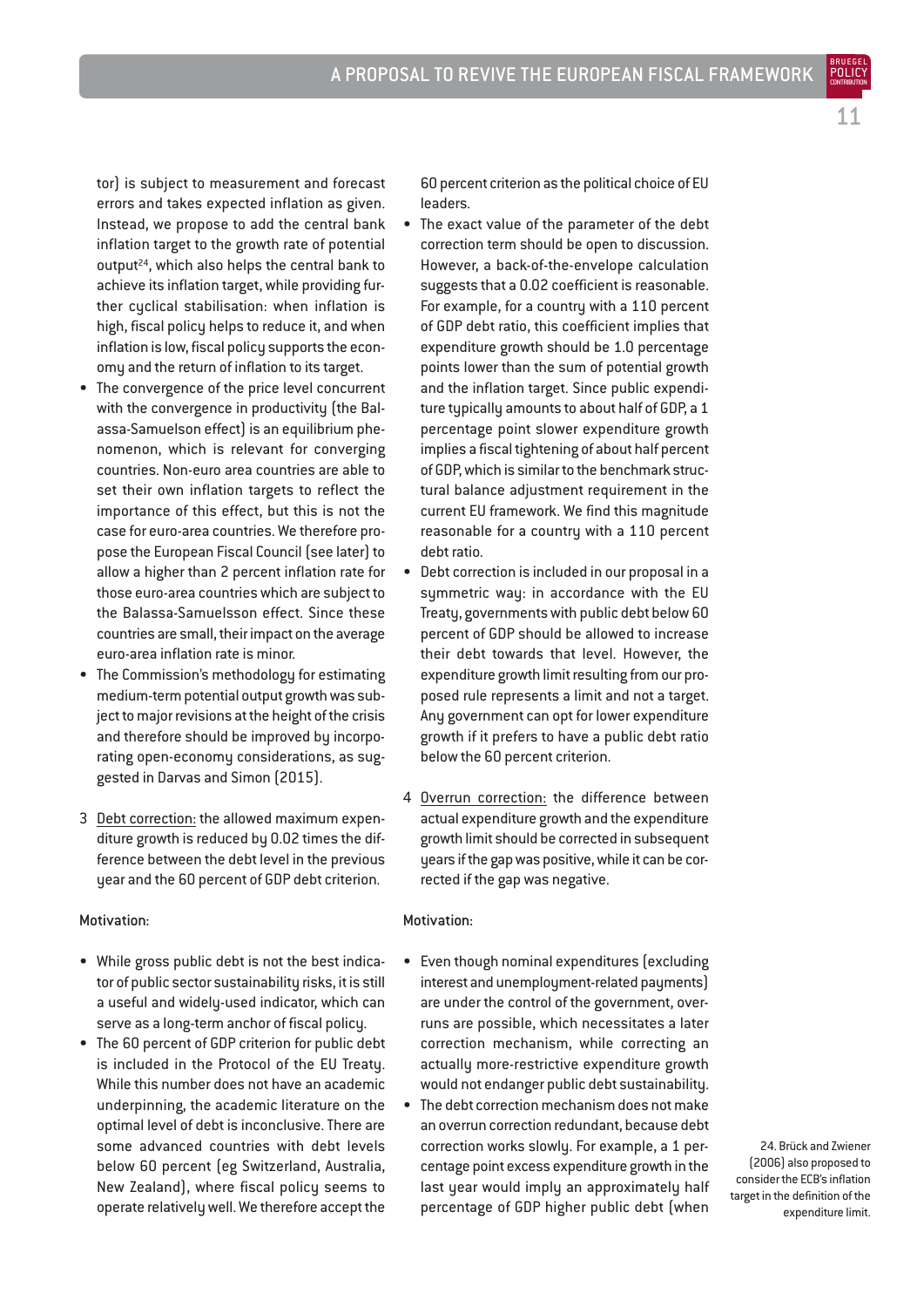expenditure amounts to half of GDP), which would necessitate only a 0.01 percentage point slower expenditure growth in the next year.

5 Consideration of revenues: a permanent increase in the level of spending is allowed only if appropriate revenue measures are introduced; conversely, a cut in taxes is allowed only if the expenditure level is cut too.

#### Motivation:

- A government might prefer to spend more, especially when a new government is formed after an election, given the mandate the government received. Yet long-term sustainability requires that a permanent increase in expenditures should be compensated by increased revenues.
- Conversely, we propose to allow tax cuts only if they are matched by an appropriate reduction in expenditure growth.

Thereby, our proposed rule would be conducive to fiscal stabilisation through both expenditures (via the inflation target, unemployment payments and public expenditures) and revenues (revenuebased automatic stabilisers are allowed to work fully)25. It would also be conducive to public debt sustainability, because of the incorporation of explicit debt correction and the elimination of the pro-cyclical bias in expenditure during good times, while limiting hysteresis effects in bad times. Implementation of our proposed rule would be much easier than the implementation of the current web of EU fiscal rules with all flexibility clauses, given that nominal expenditure is under the control of the government and the real-time estimation and measurement errors in the expenditure limit is much smaller than in the case of the structural balance indicator. The simplicity and increased transparency of the rule would allow easier surveillance and enforcement and much better communication with the general public.

25. We share the opinion of Buti and Gaspar (2015) that budget-neutral automatic stabilisers should play a large role in fiscal stabilisation.

26. See for instance Tarschys (2003). 27. A typical example of this issue is the decision to end

a vaccination programme today to meet a fiscal target that will eventually lead to higher expenditure in terms of health care in the future.

Given the benefits of medium-term budgeting26 (such as better allocation of expenditures, avoidance of the negative effects of current expenditure decisions on future expenditure<sup>27</sup>, greater predictability and transparency, increased accountability of policymakers and higher effectiveness in stabilisation terms), our rule should also be set in a multiannual budgeting framework.

As an illustration, we simulated the real-time working of our proposed rule for some EU countries in 2004-15. We cannot fully mimic our rule, because we do not have data on discretionary revenue changes and also do not have sufficient information to smooth public investment. We therefore calculated the growth rate of nominal public expenditures excluding interest expenditure, labour-market related expenditure, and one-off expenditure, but make no correction for revenues and public investment. We compare expenditure growth to the real-time estimate of potential output growth using the Darvas and Simon (2015) model. For simplicity, we do not consider the expenditure-overrun correction.

In the pre-crisis period, our proposed expenditure rule would have disciplined Spain, Ireland and the United Kingdom (Figure 4 on the next page), countries that experienced housing booms and rapid pro-cyclical public expenditure increases. It would have disciplined Italy too, where public debt was high. On the contrary, Germany and Sweden could have spent more in 2004-07. After 2009, our rule would have allowed much more countercyclical fiscal policies than those that were actually implemented in many EU countries. The growth rate of public expenditure was inferior to our limit in Germany, Ireland, Spain and the United Kingdom, while the setback in the public expenditure growth rate in Italy in 2010 was justified, given its low medium-term potential growth estimate and the increased level of public debt (for other countries, see the Annex).

The adoption of our proposed rule would not solve directly the problem of the non-credibility of sanctions that has been present in the European fiscal surveillance framework since the adoption of the Maastricht Treaty. However, we believe that our proposed rule, which is simple, easy to implement in real time and not prone to significant errors, could lead to sound fiscal policy recommendations. Thereby, there would be stronger incentives for countries to abide by the rules. Ultimately, countries should not – and will not – observe the rules because they fear sanctions or because of peer pressure, but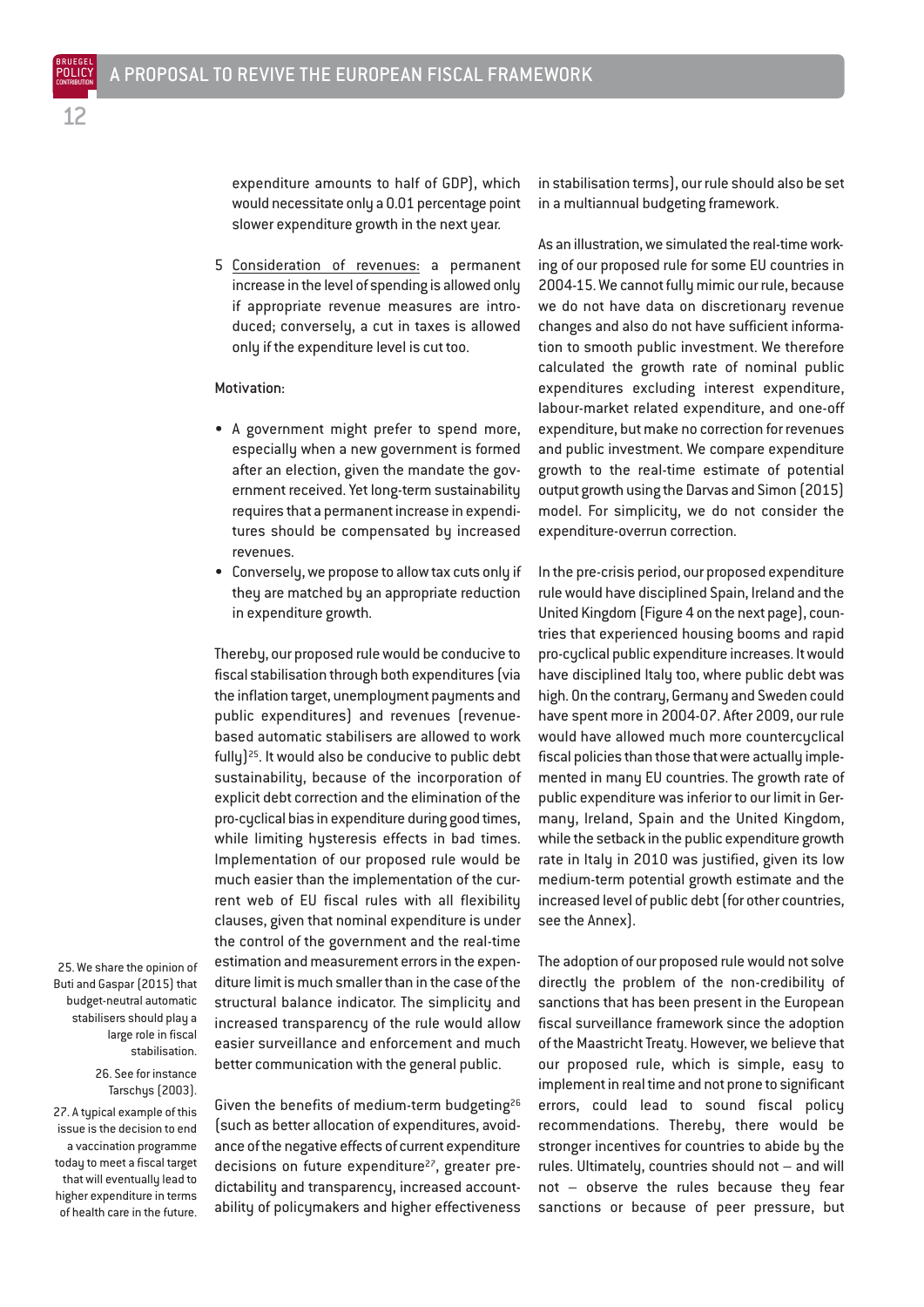013

BRUEGEL



Figure 4: Actual expenditure growth and real-time expenditure limit estimate based on our proposed rule, selected countries

**-** Real-time expenditure limit estimate with debt correction Source: Bruegel. Note: Nominal public expenditure excluding interest expenditure, labour-market related expenditure and one-

off expenditure, but no correction is made for revenues and public investment. The real-time estimate of potential output growth uses the Darvas and Simon (2015) model. The expenditure limit corrects the real-time potential growth estimate plus 2 percent inflation benchmark with the real-time data on public debt, but for simplicity we do not consider expenditure-overrun correction.

because they all agree that the rule represents the best guidance for their fiscal policies to be both sustainable and countercyclical.

# *Comparison of the existing structural balance rules with our proposed expenditure rule*

There are a number of reasons to conclude that our proposed rule is superior to the existing structural balance rules.

The estimated structural balance depends on the estimates (forecasts) of the budget balance and output gap, on the elasticity of the cyclically adjusted balance to the output gap, and on the quantification of one-off revenue and expenditure measures. For our expenditure rule, estimates (forecasts) of the adjusted expenditure aggregate, estimates of the medium-term potential output growth and quantification of discretionary revenue measures are needed.

| Table 2: Comparison of the current EU structural balance rules with our proposed expenditure rule |                                                                                     |                                                            |  |
|---------------------------------------------------------------------------------------------------|-------------------------------------------------------------------------------------|------------------------------------------------------------|--|
|                                                                                                   | Structural balance rule                                                             | Our proposed expenditure rule                              |  |
| <b>Operational target</b>                                                                         | Structural balance (not under<br>government control)                                | Adjusted nominal expenditure<br>(under government control) |  |
| Role of forecasts                                                                                 | GDP and inflation forecasts matter a lot                                            | Forecasts do not matter much                               |  |
| <b>Estimation error</b>                                                                           | Large (output gap in a given year, elas-<br>ticity of budget balance to output gap) | Small (multi-year average of<br>potential growth)          |  |
| <b>Quantification of one-offs</b>                                                                 | <b>Yes</b>                                                                          | Yes                                                        |  |
| Counter-cyclicality                                                                               | Good in theory, bad in practice                                                     | Good in theory, good prospect for<br>practice              |  |
| Debt sustainability                                                                               | Good in theory, dubious in practice                                                 | Good in theory, good prospect for<br>practice              |  |
| Source: Bruegel.                                                                                  |                                                                                     |                                                            |  |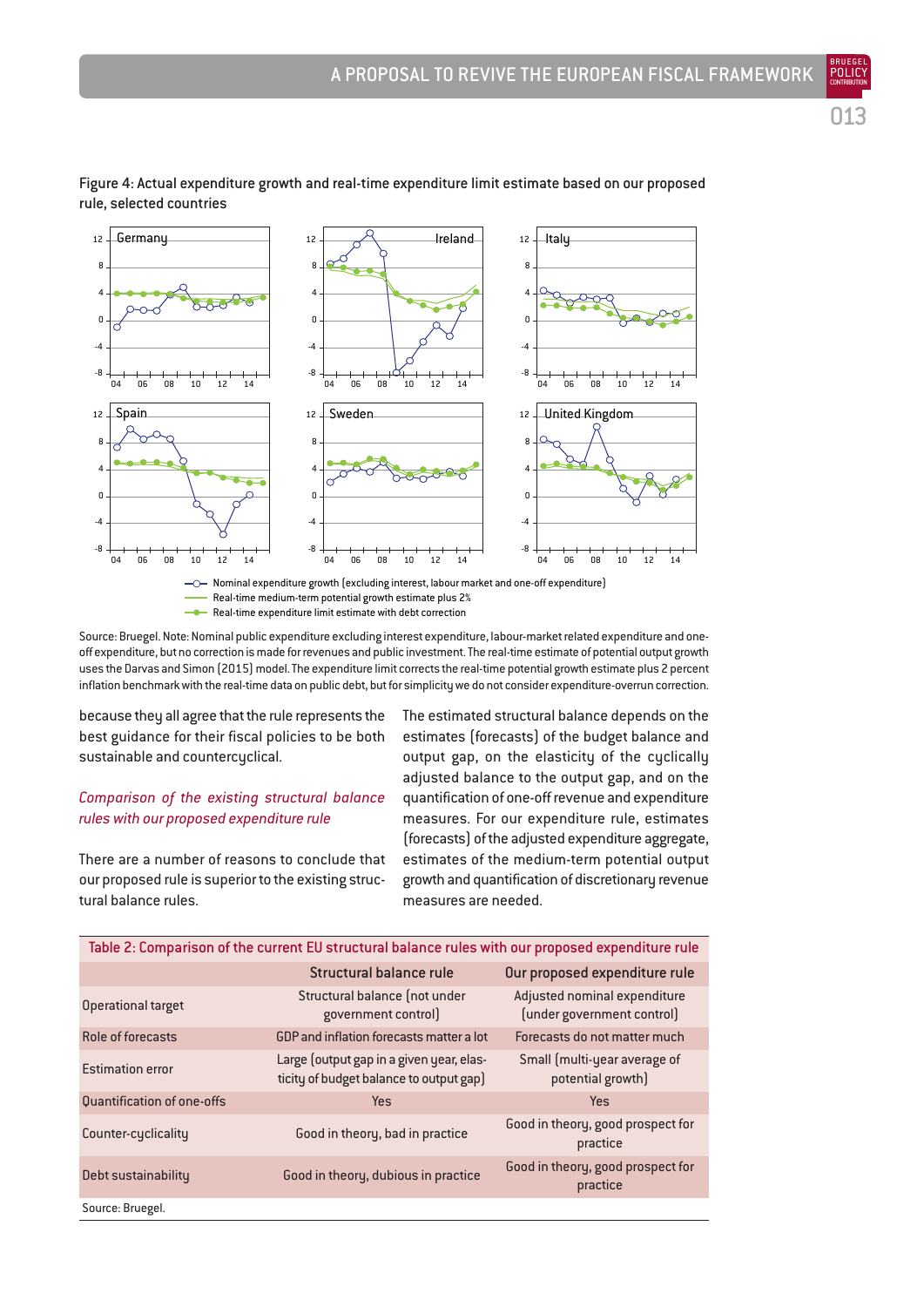- For a government it is easier to control the adjusted expenditure aggregate that we proposed than the budget balance, since the latter depends on unemployment expenditure and revenues too (which in turn strongly depend on the state of the economy), and on interest expenditure (which might be subject to changes in market sentiment).
- Fiscal planning under a structural balance rule very much depends on forecasts of output and inflation, while such dependence is not so important for the implementation of the expenditure rule.
- Irrespective of which potential output method is used, the estimation error and the expected revision is greater in the output gap estimate for a given year (which is needed for the structural balance estimate of a given year) than for a medium-term average of potential growth estimates (which is needed to set the limit on expenditure growth). The medium-term average of potential growth is calculated on the basis of several years, eg the past five years and the current year. Even if the current-year estimate might be subject to a sizeable revision, experience shows that the past potential growth estimate is only subject to small revision. Figures 1 and 2 demonstrate the past performance of real-time estimates and underline that the medium-term potential growth esti-

mate is subject to smaller errors.

- Estimating the elasticity of the cyclically adjusted balance to the output gap is needed for the structural balance rule, but not needed for the expenditure rule. Thereby, only the structural balance rule is burdened with this estimation error.
- The quantification of one-off revenue and expenditure measures (structural balance rule) and discretionary revenue measures (expenditure rule) is similarly difficult in our view, and therefore there is no clear ranking between the two rules in this aspect.

In fact, the measurement problems concerning structural budget balances would have made the current smarter rules useless for Spain in the years preceding the crisis: real-time data from the European Commission and IMF suggests that Spain would have been compliant with the structural balance rules (Figure 5).

We also checked a quasi-real-time estimate of the structural balance using the potential output method of Darvas and Simon (2015). To this end, for each year, we calculated the implied elasticity of the difference between the real-time actual and cyclically adjusted budget balance to the output gap as estimated by the European Commission, and applied this elasticity to the real-time output



Figure 5: Spain and Ireland, real-time estimates of the actual budget balance and structural budget balance made in spring each year (% of GDP)

Source: Bruegel. Note: For each year, the real-time estimate for the given year made in the spring of that year is indicated. Eg for 2010, the spring 2010 estimate for 2010 is included, for 2011 the spring 2011 estimate for 2011 is included, etc. Structural balance estimates from the European Commission are available only from 2006 onwards, so for 2003-05, we show the cyclically adjusted balance estimates instead.

BRUEGEL POLICY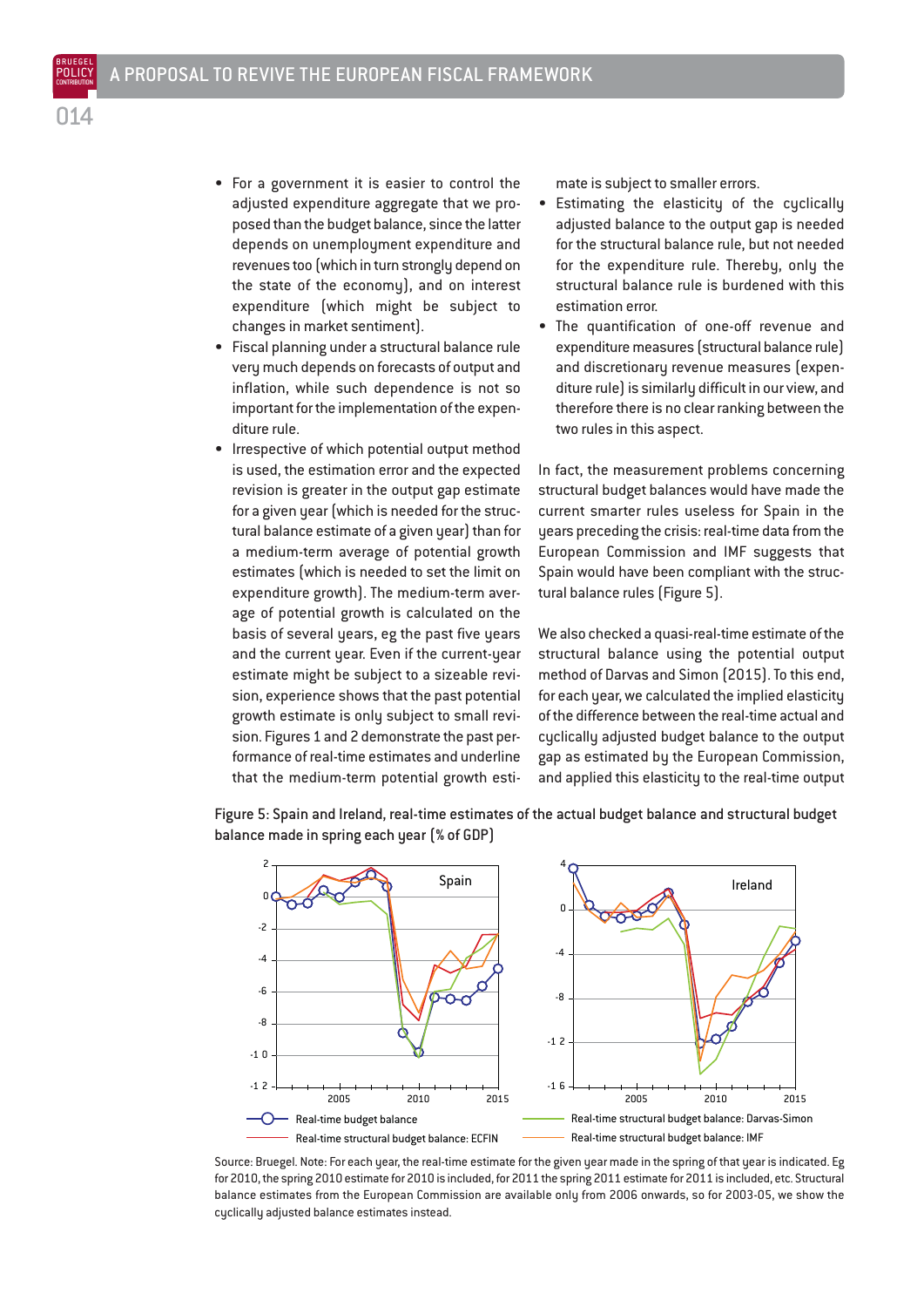BRUEGEL

gap estimate of Darvas and Simon (2015). We then corrected the resulting cyclically adjusted budget balance with the one-off estimates of the European Commission to obtain a quasi-real-time estimate of the structural balance using the potential output method of Darvas and Simon (2015). The results are also reported in Figure 5, indicating that Spain would have complied with the structural deficit rules even when using the real-time output gap estimates of Darvas and Simon (2015).

The consensus today, as argued for instance by Martin and Philippon (2014), is that Spanish fiscal policy was not countercyclical enough before 2008 and that Spain should have entered the crisis with an even lower debt-to-GDP level than the 35.5 percent ratio in 2007, which would have helped the country dampen the unsustainable boom before the crisis and allowed the government to have more room for manoeuvre when the crisis hit. Figure 4 shows that our expenditure rule would have constrained Spain quite significantly in the pre-crisis period, while we demonstrated above that the current structural balance rule would have not constrained Spain in 2000-08.

The conclusion for Ireland is broadly similar, though the real-time structural balance estimate based on the Darvas and Simon (2015) output gap model suggests that in 2004-06 the real-time structural balance estimate was slightly worse than the Fiscal Compact's -1.0 percent minimum value for euro-area countries with debt below 60 percent of GDP.

#### *Transition*

An appropriate transition period will be needed to move from the current system of rules to our proposed new rule. Otherwise, the different starting positions could imply similar expenditure growth limits for countries that have similar debt levels and potential growth rates, but very different budget deficits even though they have similar cyclical situations. We again would recommend a simple transition rule: for countries with budget deficits over a certain threshold (eg 2 percent of GDP), the expenditure growth limit is reduced by 0.5 percentage points per year until the threshold is reached. The threshold should be country-spe-

cific and should be calibrated, given country-specific medium-term growth and expected interest rates, so that if public debt was at 60 percent of GDP, it would stay at this level if the expenditure rule is followed. After this transition period is completed, two countries with similar potential growth rates and public debt levels will have significantly different budget balances only if they face markedly different economic situations, such as a rapid boom (leading to a budget surplus) and recession (leading to a deficit), in which case similar recommendations for two such countries would be justified.

#### *Surveillance*

To increase ownership of the rule by governments and parliaments, our proposed European rule should be transposed into national law and monitored at the national level by independent national fiscal councils. These councils should be responsible for validating the potential growth estimates used in the rule and for monitoring the consistency of the government policies with the rule during the drafting of the budget, during the budget implementation and also after the fiscal year is closed and the final numbers on the execution of the budget are available.

Still, every possible rule, including our proposed rule, has limitations and we believe that discretionary decisions are needed to face special circumstances. For example, in an exceptionally deep recession, further fiscal stimulus beyond what is allowed by our proposed rule might be justified, or a natural disaster might necessitate unusually large public investment. We propose that such decisions be taken at the European level, because of the potential cross-borders externalities. We see two options for the Europeanlevel involvement:

- The current setup involving the European Commission and the Council,
- Creation of a new European Fiscal Council.

Currently, the perception of some stakeholders is that Commission does not always give unbiased recommendations to the Council. Moreover, Mody (2014) argues that the political process always undermines the proper application of any fiscal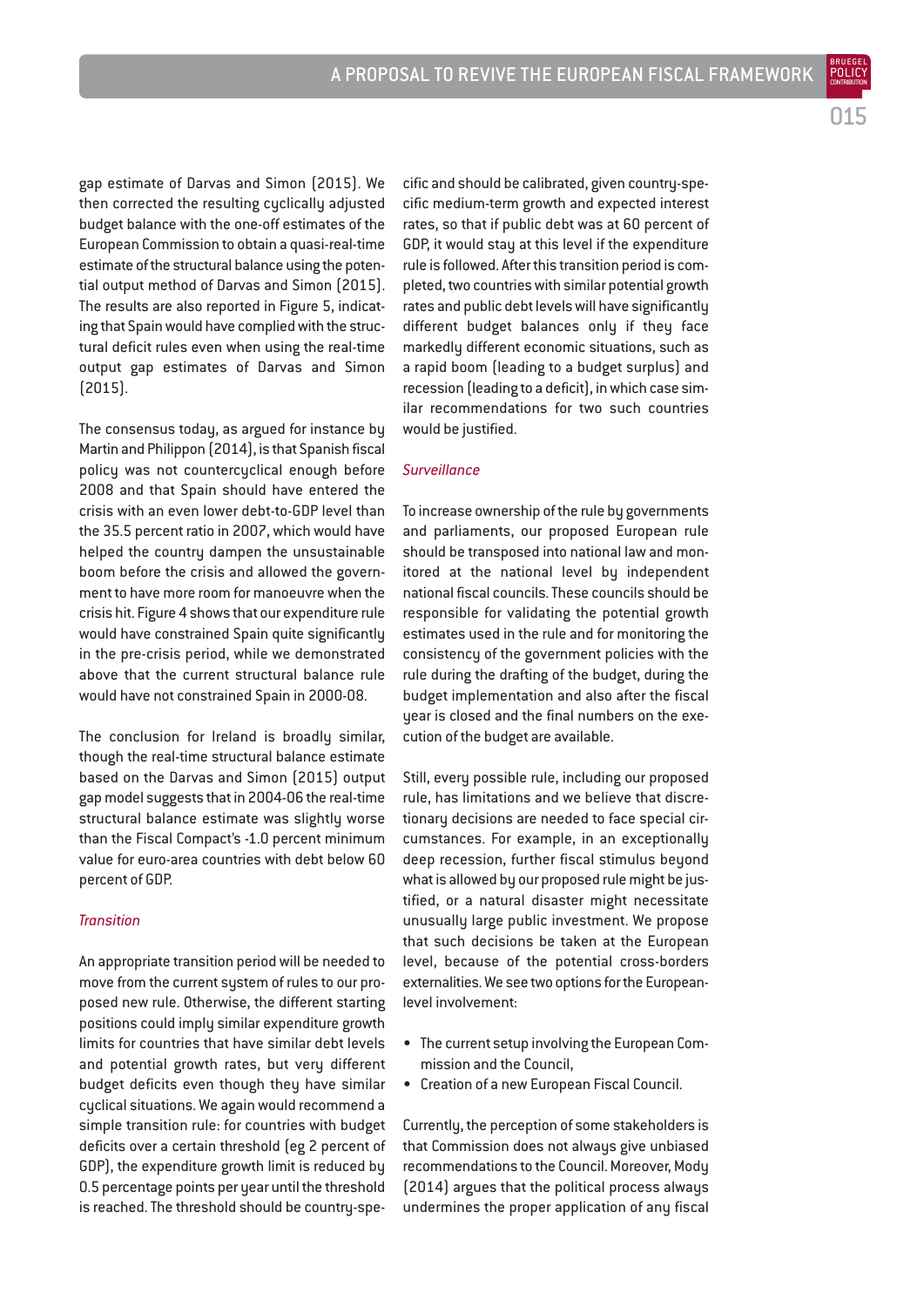28. Our proposal is quite similar to the proposals of von Hagen (2007), with two key differences: we suggest including the chairs of national fiscal councils in the EFC in addition to an executive board, while von Hagen proposed only a professional executive board, and we propose an EU-level council, while von Hagen proposed a euroarea council.

29. See http://eurlex.europa.eu/legal-content /EN/TXT/PDF/?uri=CELEX:32 015D1937&from=EN.

30. *"Article 6. Transparency. The Board shall publish an annual report of its activities, which shall include summaries of its advice and evaluations rendered to the Commission".*

31. The 'Eurosystem of Fiscal Policy' (EFP) proposal by Sapir and Wolff (2016) was also motivated by the ECB Governing Council. A key difference between their EFP and our EFC proposal is that finance ministers would be the members of the EFP, while the chairs of the national fiscal councils would be the members of the EFC. There are also differences in the proposed mandates of the EFP and EFC.

32. As suggested in Calmfors and Wren-Lewis (2011) fiscal councils could be composed of a mix of academics, public-finance experts, financial-sector analysts and even wellknown former politicians, as long as they are not influenced by the prospects of future career opportunities in the government administration.

rule. Such perceptions and political difficulties would likely be reduced if the EU's fiscal framework were to eliminate the current opaque system of exceptions and opt for the simple fiscal rule we propose. However, in order to avoid any possibility of political mismanagement of the discretionary powers at the European level, a new European Fiscal Council (EFC) should be set up, similar to the EMU Stability Council proposal of von Hagen (2007)28. The mandate of the EFC should be to safeguard the proper implementation of the fiscal rule with the ultimate objectives of long-term public debt sustainability and countercyclical fiscal policy. In particular, the EFC should be entrusted with taking the discretionary decisions concerning the implementation of the European expenditure rule, such as:

- The occasions when the rule can be suspended either in a particular country or in the EU as a whole;
- Acceptable one-off measures;
- The way investment expenditures should be smoothed over several years;
- Allowing higher inflation in countries characterised by the Balassa-Samuelson effect.

The Commission's 2015 decision<sup>29</sup> about the establishment of an independent advisory European Fiscal Board (EFB) is not sufficient for the task, given that the EFB was created to be an internal advisory body for the Commission: the mission statement specifies an advisory role, the nomination of members depends almost entirely on the Commission, members are not accountable and the transparency regulation requires only one public annual report<sup>30</sup> by the EFB.

Instead, similar to the ECB Governing Council<sup>31</sup>, a European Fiscal Council should be established, consisting of an executive board (six members) and the chairs of each EU member state fiscal council. Given the importance of the EFC's decisions, the required qualifications and appointment procedures of the executive board members should be as strict as those for ECB Executive Board members, in order to guarantee professionalism and avoid political appointments and the representation of national preferences $32$ . The European Fiscal Council should be accountable to European citizens.

Accountability of unelected officials should be two-dimensional, as explained by Schedler (1999). First, an accountable board should be obliged to inform citizens and its representatives about its decisions and should be able to justify them. This could take the form of press conferences and hearings at the European Parliament on a regular basis, accompanied by the publication of reports justifying its decisions. Second, the European Parliament should be able to impose sanctions on the body in case it fails to fulfil its mandate.

# *The aggregate fiscal stance of the euro area and the EU*

There is a debate on whether the aggregate fiscal stance of the euro area and the EU makes sense and if the fiscal framework should force countries with ample fiscal space to have larger budget deficits when other countries are forced to implement pro-cyclical fiscal tightening. For example, Blanchard *et al* (2014) suggested a fiscal expansion in countries with significant fiscal space might be desirable from a euro-area perspective in case of under-use of productive capacities and too-low inflation, especially in a liquidity trap. But if these countries have a less slack than the euro-area average and they believe that cross-country spillovers from fiscal policy are small, they will most likely provide less stimulus than what would be needed to align the aggregate fiscal stance of the euro area with the aggregate economic situation.

Our proposed framework would ensure that each member state runs responsible fiscal policies in good times and thereby have the fiscal space to provide adequate fiscal stabilisation during bad times. Thereby, the likelihood that some countries will be forced to implement pro-cyclical fiscal tightening during a downturn will be less likely too. For this reason, the aggregate fiscal policy of euroarea and EU member states will more aligned with the aggregate economic situation of the euro area and the EU, even though our new expenditure rule would not try to tackle directly the problem of the aggregate fiscal stance.

We do not propose a rule which can force a country to have a higher budget deficit than what is

16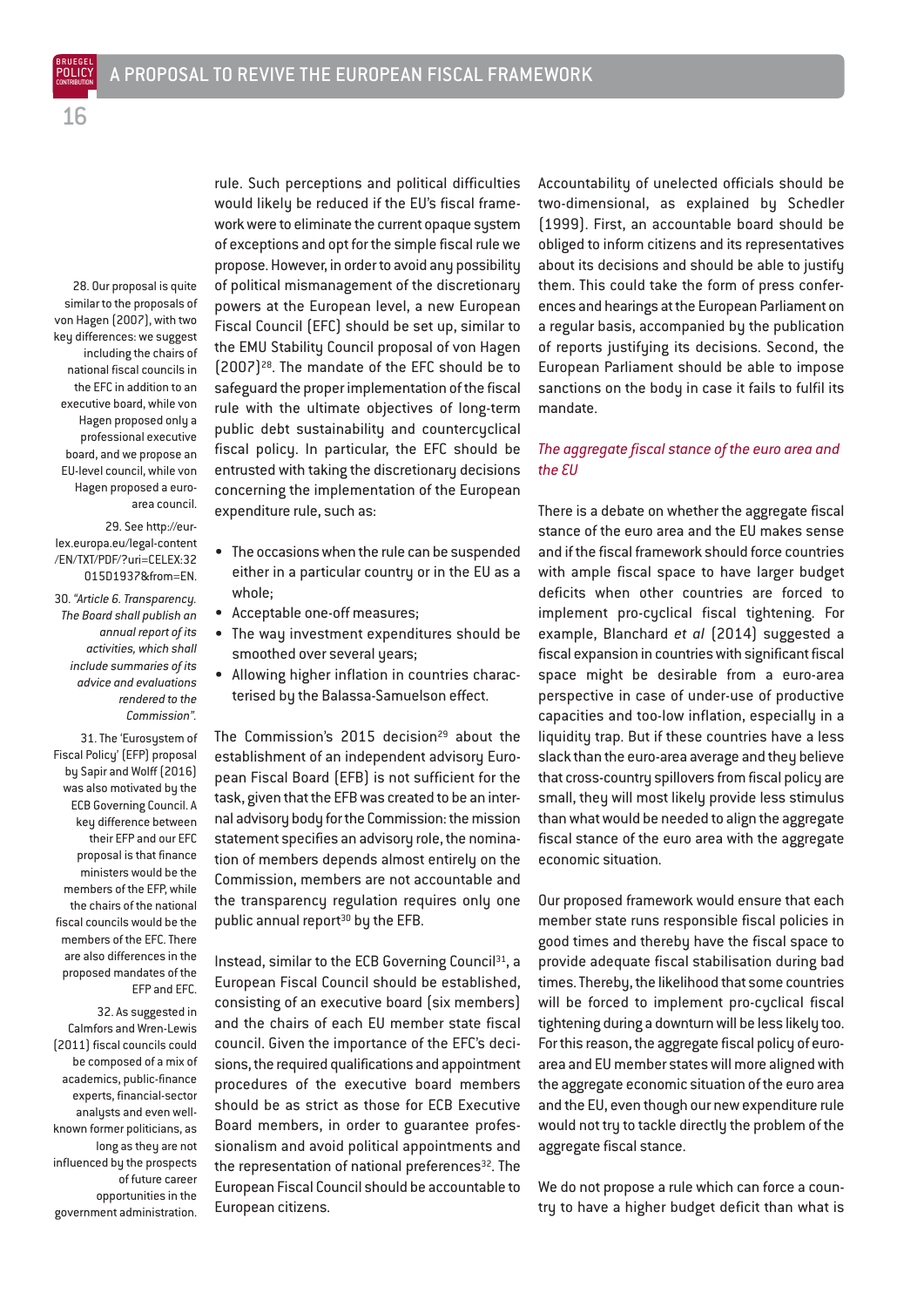17

BRUEGEL

deemed appropriate domestically. In our view, it is unrealistic to expect that some countries will run larger budget deficits (and consequently tax their citizens more) just because some other countries do not have fiscal space and are forced to implement pro-cyclical fiscal tightening. National policymakers are accountable to their national parliaments and focus on national interests. If the euro-area or EU aggregate fiscal stance is to be managed when some countries face fiscal

constraints in a recession, a centralised instrument, such as a European unemployment insurance scheme (ie an automatic mechanism) or a specific investment facility (ie a discretionary mechanism), should be developed.

# 5 CONCLUDING REMARKS

The EU's current fiscal framework is rather inefficient. In theory, the new fiscal rules, with cyclically adjusted targets, flexibility clauses and the option to enter into an excessive deficit procedure, allow for large fiscal stabilisation during a recession, while they can also support the sustainability of public debt. However, in practice, the implementation of the rules is hindered by badly-measured indicators and incorrect forecasts, which can lead to misleading policy recommendations. The large number of flexibility clauses makes the framework opaque and leads to never-ending bargaining between the countries that do not comply with the rules and the European Commission, which undermines trust in the rules. Compliance with the fiscal rules is low. Several politicians in countries that breach the rules regard the rules as inappropriate, while other politicians in countries that comply with the rules worry that the rules are not enforced on their partners. Preserving this inefficient fiscal framework would be suboptimal.

We recommend changing the EU fiscal framework. The first-best option, in our view, would require redesigning the whole framework from scratch, which is unrealistic. We therefore make a proposal that might be realistic even in the near term, by changing the Stability and Growth Pact and the Fiscal Compact. Our proposal would maintain an EU-wide fiscal rule with supranational surveillance. We propose to drop all rules related to the badly-measured structural balance indicator and

adopt an expenditure rule with a debt-correction mechanism, embodied in a multi-annual fiscal framework.

The expenditure rule should set a limit on the growth rate of nominal public expenditure excluding interest, labour-market related and one-off expenditure, while public investment expenditure should be smoothed over several years and accounted for in the same way as corporate investment. The limit should be specified as the (appropriately-measured) medium-term potential growth rate of GDP plus the central bank's inflation target, and should be corrected for deviations of public debt from the 60 percent of GDP Maastricht debt criterion, discretionary revenue measures and possible expenditure-overruns in previous years. This European rule should be transposed into national laws and monitored by national fiscal councils. We also propose to get rid of the opaque web of flexibility clauses in current fiscal rules. Instead, an independent European Fiscal Council should be set up with an appropriate mandate, appointment procedures and accountability, to oversee the sustem and exercise the necessary discretion in unusual times.

This overhauled framework would be simple, transparent, easy to monitor, easy to explain and would involve a fiscal indicator that is under the direct control of the government. It would be more conducive than the current system to public debt sustainability and fiscal stabilisation, the two key objectives of a fiscal framework. The delegation of the discretionary power to an independent European Fiscal Council would eliminate the perception of a possibly improper or politically-motivated application of the rule.

Enforcement of the rules at the European level should move away from the threat of financial sanctions, which is anyway not credible in the current framework. The political consequences of an eventual financial sanction could be highly negative. The perception that the fiscal framework provides economically-sound guidance would be a much more important factor than the fear of sanctions, to give an incentive to countries to respect the rules.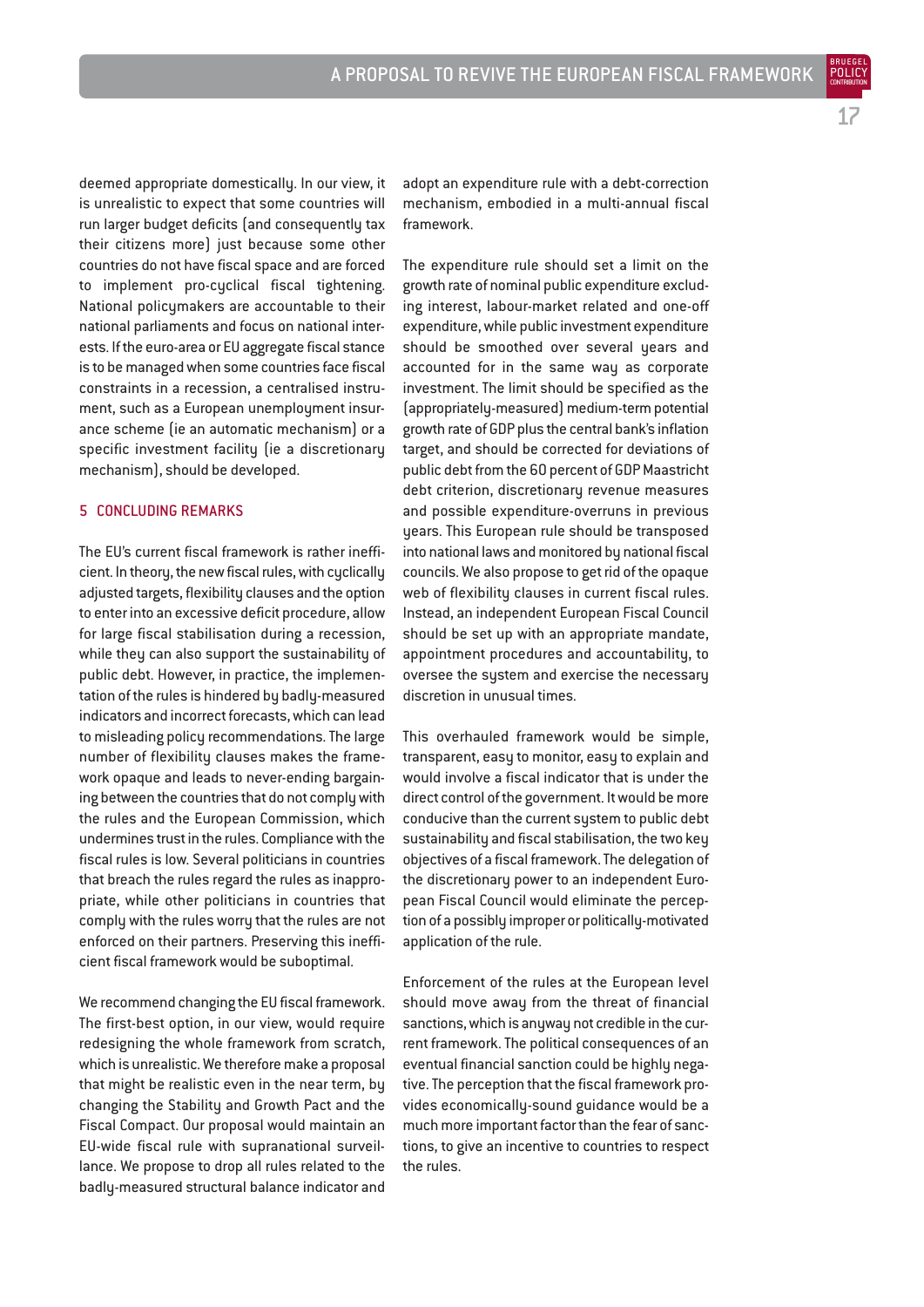# **REFERENCES**

Anderson, B. and J.J. Minarik (2006) 'Design Choices for Fiscal Policy Rules', *OECD Journal on Budgeting* 5(4):159-208.

Andrle, M., M.J.C. Bluedorn, L. Eyraud, M.T. Kinda, P.K. Brooks, M.G. Schwartz and A. Weber (2015) 'Reforming Fiscal Governance in the European Union', *Staff Discussion Notes* No. 15/9, International Monetary Fund

Ayuso-i-Casals, J. (2012) 'National Expenditure Rules – Why, How and When', *European Economic Papers* 473, DG ECFIN, European Commission

Barbiero, F. and, Z. Darvas (2014) 'In sickness and in health: protecting and supporting public investment in Europe', *Policy Contribution* 2014/02, Bruegel

Bénassy-Quéré, A., X. Ragot and G.B. Wolff (2016) 'Which fiscal union for the euro area?' *Policy Contribution* 2016/05, Bruegel

Blanchard, O.J., C.J. Erceg and J. Lindé (2015) 'Jump-Starting the Euro Area Recovery: Would a Rise In Core Fiscal Spending Help The Periphery?' *NBER Working Paper* No. 21426

Blanchard, O.J. and D. Leigh (2013) 'Growth forecast errors and fiscal multipliers', No. w18779, National Bureau of Economic Research

Brück, T. and R. Zwiener (2006) 'Fiscal policy rules for stabilisation and growth: A simulation analysis of deficit and expenditure targets in a monetary union', *Journal of Policy Modeling* 28(4): 357-369

Buiter, W., G. Corsetti and N. Roubini (1993) 'Excessive deficits: sense and nonsense in the Treaty of Maastricht', *Economic Policy* 8(16): 57-100

Buiter, W.H. (2006) 'The 'Sense and Nonsense of Maastricht' Revisited: What Have we Learnt about Stabilization in EMU?' *Journal of Common Market Studies* 44(4): 687-710

Buti, M. and V. Gaspar (2015) 'Designing Fiscal Policy for Steady, Enduring Growth', *VOXEU*, available at http://www.voxeu.org/article/fiscal-policy-enduring-growth

Calmfors, L. and S. Wren-Lewis (2011) 'What should fiscal councils do?' *Economic Policy* 26(68): 649-695

Darvas, Z. and A. Simon (2015) 'Filling the gap: open economy considerations for more reliable potential output estimates', *Working Paper* 2015/11, Bruegel

Darvas, Z. and V. Kostyleva (2011) 'The fiscal and monetary institutions in Central, Eastern and South-Eastern European countries', *OECD Journal on Budgeting* 11(1): 147–185

Darvas, Z. and Á. Leandro (2015) 'The limitations of policy coordination in the euro area under the European Semester', *Policy Contribution* 2015/19, Bruegel

European Commission (2008) 'A European Economic Recovery Plan', Communication from the Commission to the European Council, 11 November

European Commission (2016) *Fiscal Sustainability Report 2015*

Fabrizio, S. and A. Mody (2008) 'Breaking the impediments to budgetary reforms: evidence from Europe', *Working Paper* No. 08/82, International Monetary Fund, Washington DC

Holland, D. and J. Portes (2012) 'Self-defeating austerity?' *National Institute Economic Review*, 222(1), F4

Holm-Hadulla, F., S. Hauptmeier and P. Rother (2012) 'The impact of expenditure rules on budgetary discipline over the cycle', *Applied Economics*44(25): 3287-3296

Juncker J.C., D. Tusk, J. Dijsselbloem, M. Draghi, M. Schulz (2015) *The Five President's Report: Completing Europe's Economic and Monetary Union*, 22 June

Manesse, P. (2014) 'Time to scrap the Stability and Growth Pact', *VOXEU*, available at http://www.voxeu.org/article/time-scrap-stability-and-growth-pact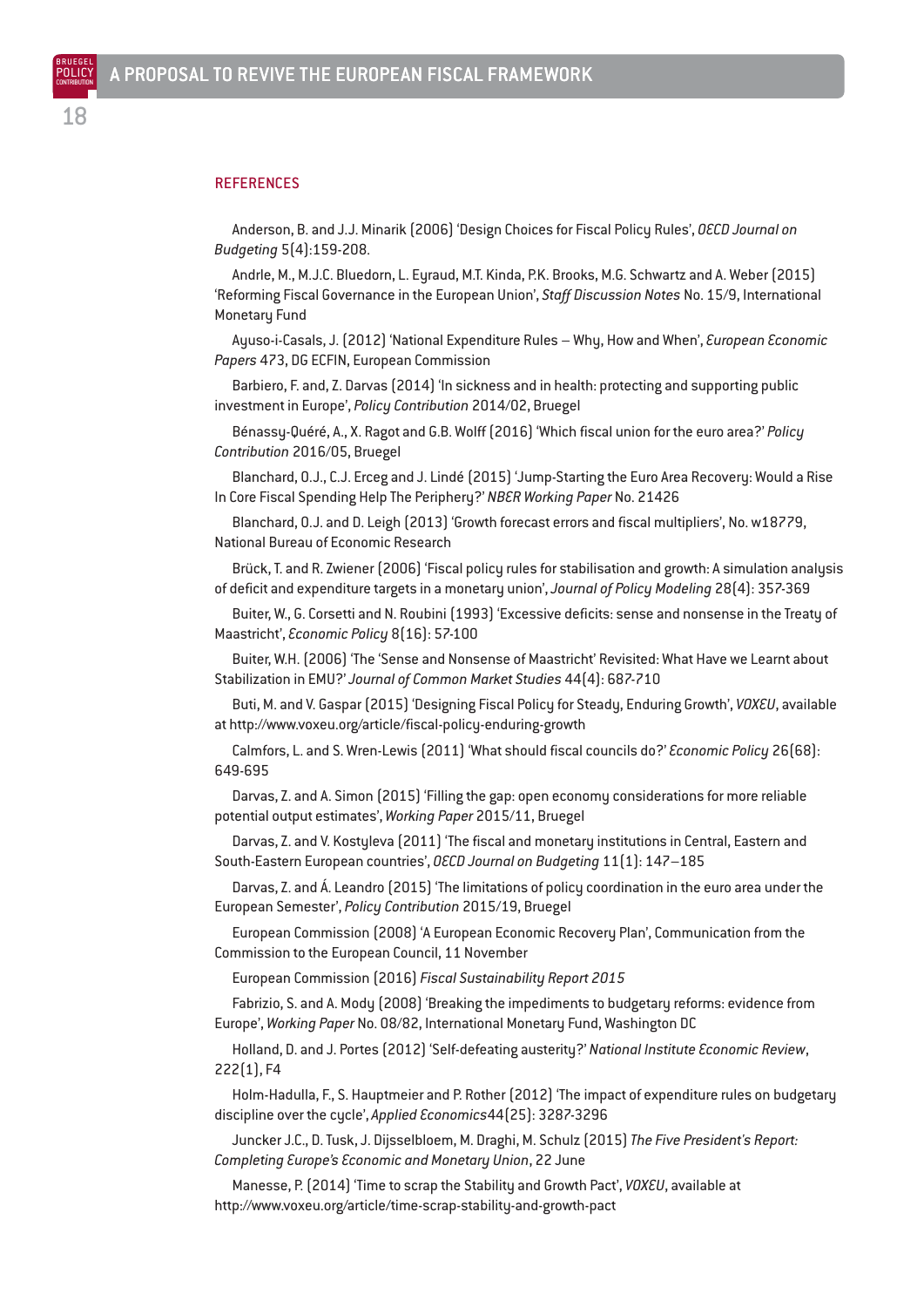Martin, P. and T. Philippon (2014) 'Inspecting the mechanism: leverage and the Great Recession in the Eurozone', *NBER Working Paper* No. 20572

Marzinotto, B. and A. Sapir (2012) 'Fiscal rules: timing is everything', Policy Brief 2012/03, Bruegel

Merler, S. and J. Pisani-Ferry (2012) 'The simple macroeconomics of North and South in EMU', *Working Paper* 2012/12, Bruegel

Micossi, S. and F. Peirce (2014) 'Flexibility clauses in the Stability and Growth Pact: No need for revision', *CEPS Policy Briefs* 319

Mody, A. (2014) 'Are the Eurozone's fiscal rules dying?' *Bruegel Blog*, 29 October, available at http://bruegel.org/2014/10/are-the-eurozones-fiscal-rules-dying/

Ódor, L. and G. P. Kiss (2015) 'Lost in complexity: building a new fiscal framework for Europe', mimeo

Pisani-Ferry, J. (2002) *Fiscal Discipline and Policy Coordination in the Eurozone: Assessment and Proposals*, report prepared for the European Commission President's Group of Economic Analysis, available at http://ec.europa.eu/dgs/policy advisers/archives/experts groups/docs/pisani ferry.pdf

Portes, J. and S. Wren-Lewis (2014) 'Issues in the design of fiscal policy rules', University of Oxford Department of Economics *Discussion Paper Series* No. 704

Schedler, A. (1999) 'Conceptualizing accountability', chapter in Schedler, A., L. Diamond and M. F. Plattner, *The self-restraining state: Power and accountability in new democracies*, Lynne Rienner Publishers

Summers, L. (2012) 'Fiscal policy in a depressed economy', *Brookings Papers on Economic Activity*, 44(1): 233-297

Tarschys, D. (2003) 'Time horizons in budgeting', *OECD Journal on Budgeting*, 2(2): 77-103

Tirole, J. (2012) 'The euro crisis: some reflexions on institutional reform', *Financial Stability Review* 16: 225-242

Turrini, A. (2008) 'Fiscal policy and the cycle in the euro area: the role of government revenue and expenditure', *European Economic Papers* 323, DG ECFIN, European Commission

Von Hagen, J. (2007) 'From the Stability and Growth Pact to a Sustainability Council for EMU', in Berger, H. and T. Moutos (eds) *Designing the New European Union*, Amsterdam: Elsevier

Wren‐Lewis, S. (2013) 'Macroeconomic Stabilisation in the Eurozone: Lessons from Failure', *Global Policy* 4(s1): 66-73

19

BRUEGEL